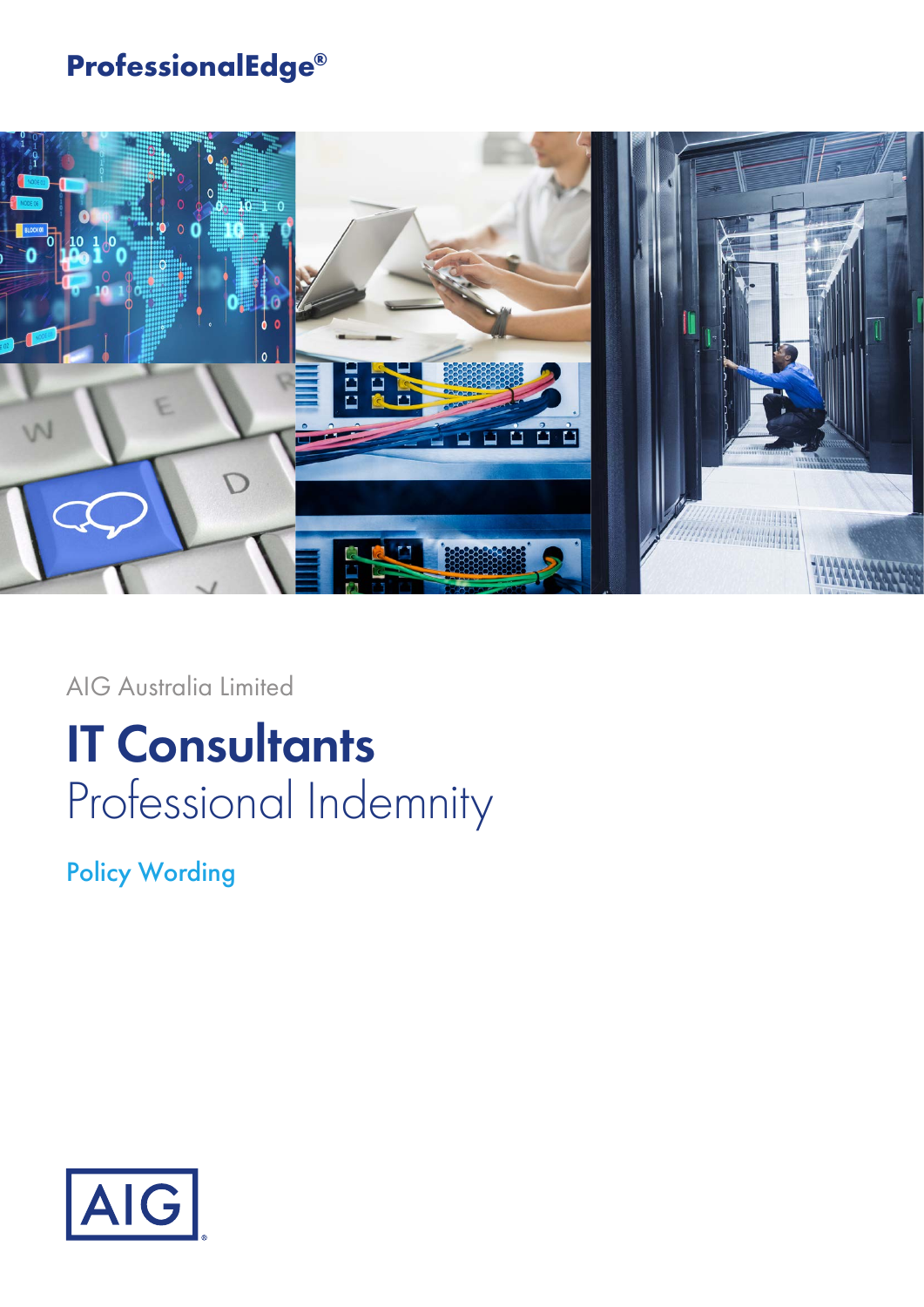## ProfessionalEdge **IT Consultants** Professional Indemnity

## Table of Contents

| Introduction                       | 3  |
|------------------------------------|----|
| Duty of Disclosure                 | 3  |
| Policy Wording                     | 3  |
| Claims Made and Notified           | 3  |
| <b>Privacy Notice</b>              | 3  |
| Copyright                          | 4  |
| Dispute Resolution Process         | 4  |
| Section 1 - Professional Indemnity | 5  |
| Section 2 - Public Liability       | 10 |
| Section 3 – Exclusions             | 11 |
| Section 4 – Claims Conditions      | 18 |
| Section 5 – Defence & Settlement   | 20 |
| Section 6 - Limit & Retention      | 22 |
| Section 7 – General Provisions     | 23 |
| Section 8 – Definitions            | 25 |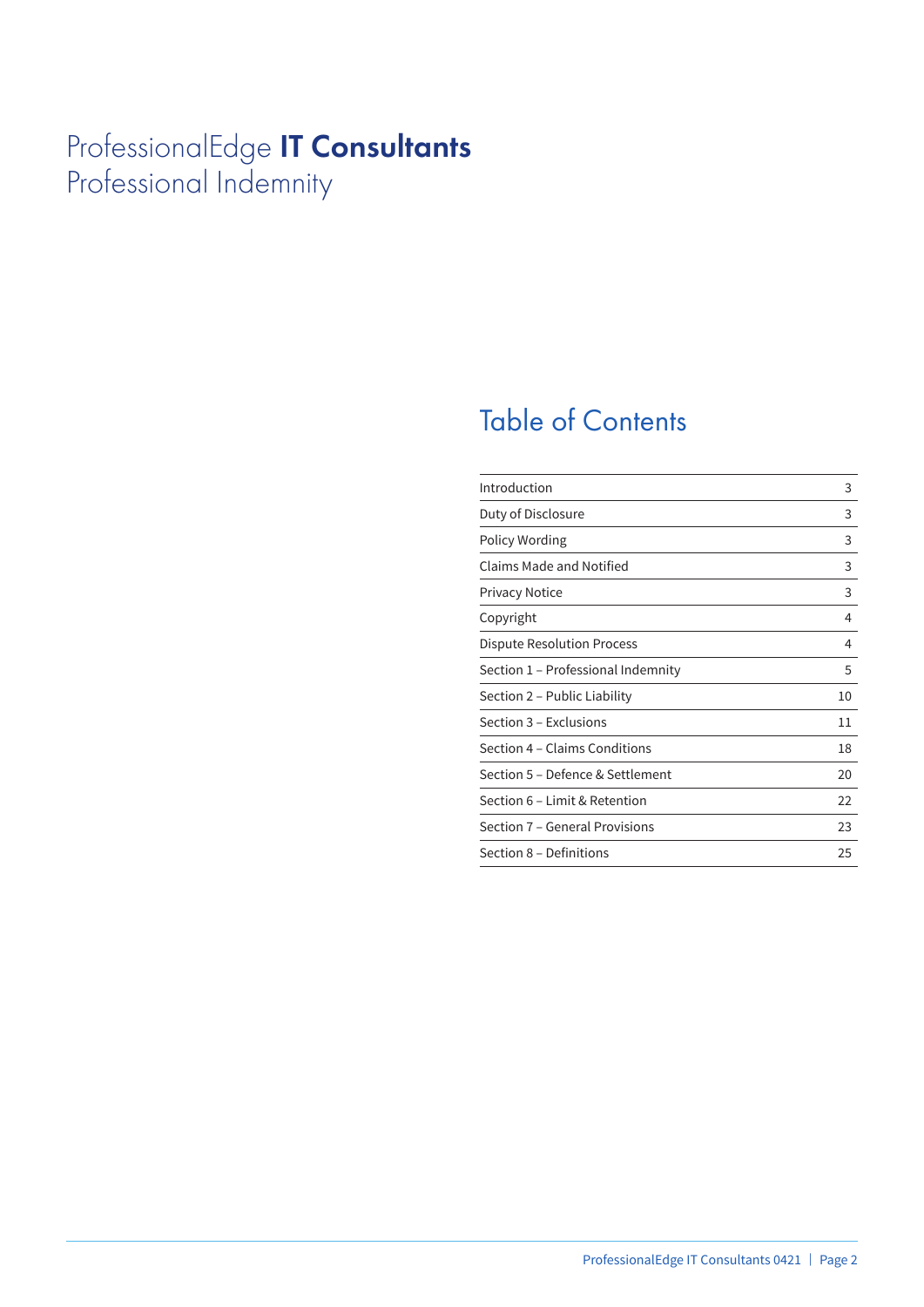### Important Notices

This **Policy** is issued/insured by AIG Australia Limited (AIG), ABN 93 004 727 753 AFSL No 381686

**Sydney:** Level 19, 2 Park Street, NSW 2000 (1300 030 886) **Melbourne:** Level 13, 717 Bourke Street, VIC 3008 (1300 030 886) **Brisbane:** Level 11, 120 Edward Street, QLD 4000 (1300 030 886) **Perth:** Level 11, 108 St. George Terrace, WA 6000 (1300 030 886)

### Duty of Disclosure

Before you enter into an insurance contract, you have a duty to tell us anything that you know, or could reasonably be expected to know, that may affect our decision to insure you and on what terms.

*You have this duty until we agree to insure you.*

You have the same duty before you renew, extend, vary or reinstate an insurance contract.

You do not need to tell us anything that:

- reduces the risk we insure you for; or
- is common knowledge; or
- we know or should know as an insurer; or
- we waive your duty to tell us about.

Subject to the Cancellation General Provision, if you do not tell us anything you are required to, we may cancel your contract or reduce the amount we will pay you if you make a claim, or both.

If your failure to tell us is fraudulent, we may refuse to pay a claim and treat the contract as if it never existed.

## Policy Wording

This **Policy** has two coverage sections:

- Section 1 Professional Indemnity; and
- Section 2 Public Liability.

Individual coverage sections set out the Insurance Covers and Extensions applicable to those individual sections. There are also Exclusions, Definitions and Conditions that may apply to each coverage section or both coverage sections.

If we issue you an insurance policy, a Policy Schedule will also be provided. The Policy Schedule will set out details of the cover provided and should be read together with this policy wording.

## Claims Made and Notified

Section 1 – Professional Indemnity of this **Policy** contains *claims-made and notified* Insurance Covers and extensions. This means that those Insurance Covers and extensions will only cover **Claims** first made against you during the **Policy Period** and notified to the **Insurer** as soon as practicable in the **Policy Period** or any applicable extended reporting period. This **Policy** may not provide cover for any **Claims** made against you if at any time prior to the commencement of this **Policy** you became aware of facts which might give rise to those claims being made against you.

Section 40(3) of the *Insurance Contracts Act 1984* provides that where you gave notice in writing to an insurer of facts that might give rise to a claim against you as soon as was reasonably practicable after you became aware of those facts but before insurance cover provided by an insurance contract expires, the insurer is not relieved of liability under the contract in respect of the claim, when made, by reason only that it was made after the expiration of the period of insurance cover provided by the contract.

This **Policy** excludes prior **Claims** and circumstances as outlined in the *"Prior Claims and Circumstances"* Exclusion.

## **Privacy Notice**

**This notice sets out how AIG collects, uses and discloses personal information about:**

- **you, if an individual; and**
- **other individuals you provide information about.**

**Further information about our Privacy Policy is available at www.aig.com.au or by contacting us at australia.privacy.manager@aig.com or on 1300 030 886.**

#### **How we collect your personal information**

AIG usually collects personal information from you or your agents.

- AIG may also collect personal information from:
- our agents and service providers;
- other insurers:
- people who are involved in a claim or assist us in investigating or processing claims, including third parties claiming under your policy, witnesses and medical practitioners;
- third parties who may be arranging insurance cover for a group that you are a part of;
- providers of marketing lists and industry databases; and
- publically available sources.

#### **Why we collect your personal information**

AIG collects information necessary to:

- underwrite and administer your insurance cover;
- improve customer service and products and carry out research and analysis, including data analytics; and
- advise you of our and other products and services that may interest you.

You have a legal obligation under the *Insurance Contracts Act 1984* to disclose certain information. Failure to disclose information required may result in AIG declining cover, cancelling your insurance cover or reducing the level of cover, or declining claims.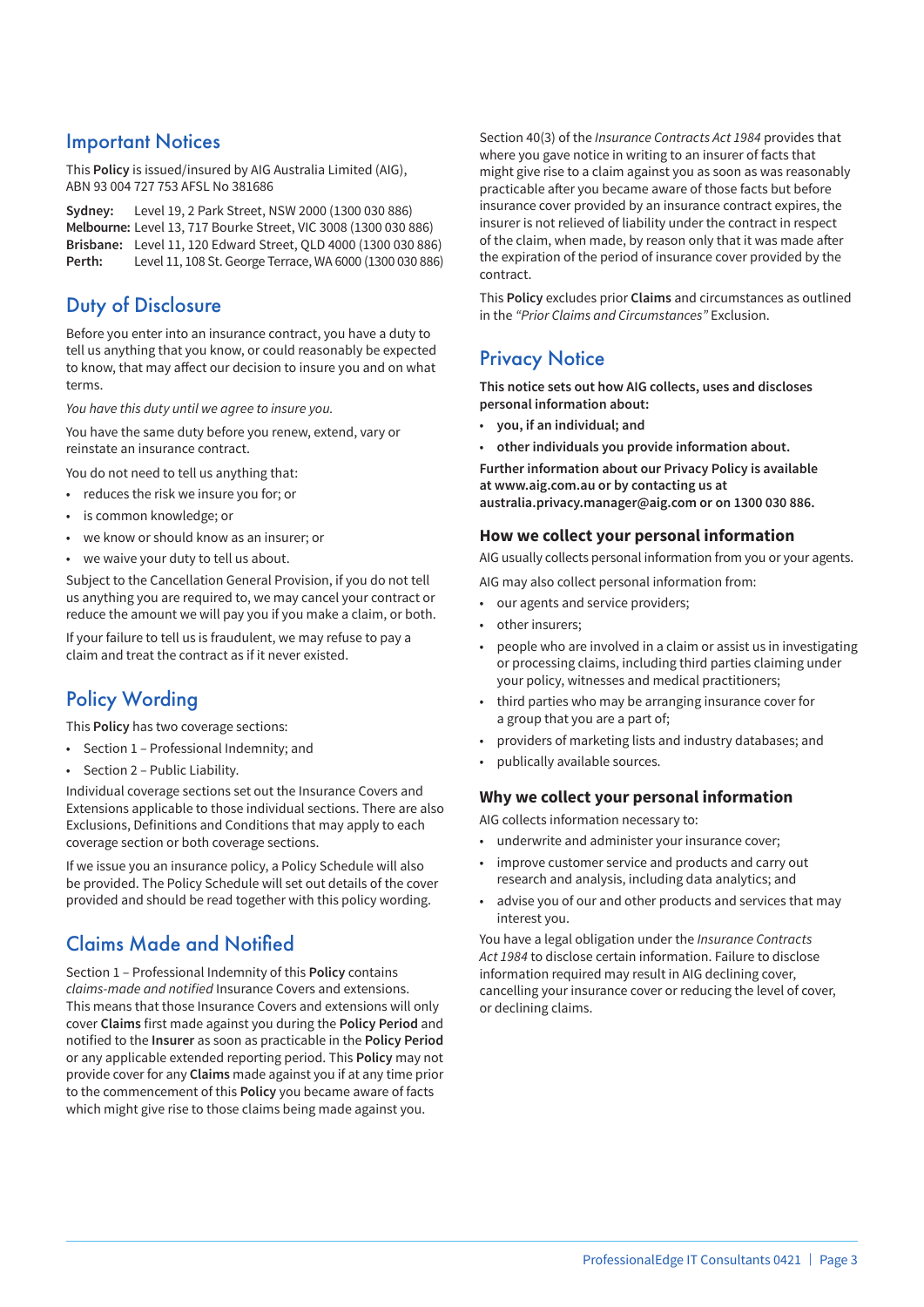#### **To whom we disclose your personal information**

In the course of underwriting and administering your policy we may disclose your information to:

- your or our agents, entities to which AIG is related, reinsurers, contractors or third party providers providing services related to the administration of your policy;
- banks and financial institutions for policy payments;
- your or our agents, assessors, third party administrators, emergency providers, retailers, medical providers, travel carriers, in the event of a claim;
- entities to which AIG is related and third party providers for data analytics functions;
- other entities to enable them to offer their products or services to you; and
- government, law enforcement, dispute resolution, statutory or regulatory bodies, or as required by law.

AIG is likely to disclose information to some of these entities located overseas, including in the following countries: United States of America, Canada, Bermuda, United Kingdom, Ireland, Belgium, The Netherlands, Germany, France, Singapore, Malaysia, the Philippines, India, Hong Kong, New Zealand as well as any country in which you have a claim and such other countries as may be notified in our Privacy Policy from time to time.

You may request not to receive direct marketing communications from AIG.

#### **Access to your personal information**

Our Privacy Policy contains information about how you may access and seek correction of personal information we hold about you. In summary, you may gain access to your personal information by submitting a written request to AIG.

In some circumstances permitted under the *Privacy Act 1988*, AIG may not permit access to your personal information. Circumstances where access may be denied include where it would have an unreasonable impact on the privacy of other individuals, or where it would be unlawful.

#### **Complaints**

Our Privacy Policy also contains information about how you may complain about a breach of the applicable privacy principles and how we will deal with such a complaint.

#### **Consent**

If applicable, your application includes a consent that you and any other individuals you provide information about consent to the collection, use and disclosure of personal information as set out in this notice.

## Copyright

The content of this policy wording, the schedule and any endorsement or notice we give you in writing, including but not limited to the text and images therein, and their arrangement, is the copyright property of AIG. All rights reserved. AIG hereby authorises you to copy and display the content herein, but only in connection with AIG business. Any copy you make must include this copyright notice. Limited quotations from the content are permitted if properly attributed to AIG; however, except as set forth above, you may not copy or display for redistribution to third parties any portion of the content of this policy wording, the schedule and any endorsement or notice we give you in writing, without the prior written permission of AIG. No modifications of the content may be made. Nothing contained herein shall be construed as conferring by implication or otherwise any license or right under any patent, trademark, copyright (except as expressly provided above), or other proprietary rights of AIG or of any third party.

### Dispute Resolution Process

We are committed to handling any complaints about our products or services efficiently and fairly.

If you have a complaint:

- (i) contact your insurance intermediary and they may raise it with us;
- (ii) if your complaint is not satisfactorily resolved you may request that your matter be reviewed by management by writing to:

The Compliance Manager AIG Australia Limited Level 13, 717 Bourke Street Docklands Vic 3008

**This document contains your Insurance Policy terms, covers, exclusions, conditions and definitions. It is important that you read it, understand it and retain it in a safe place.**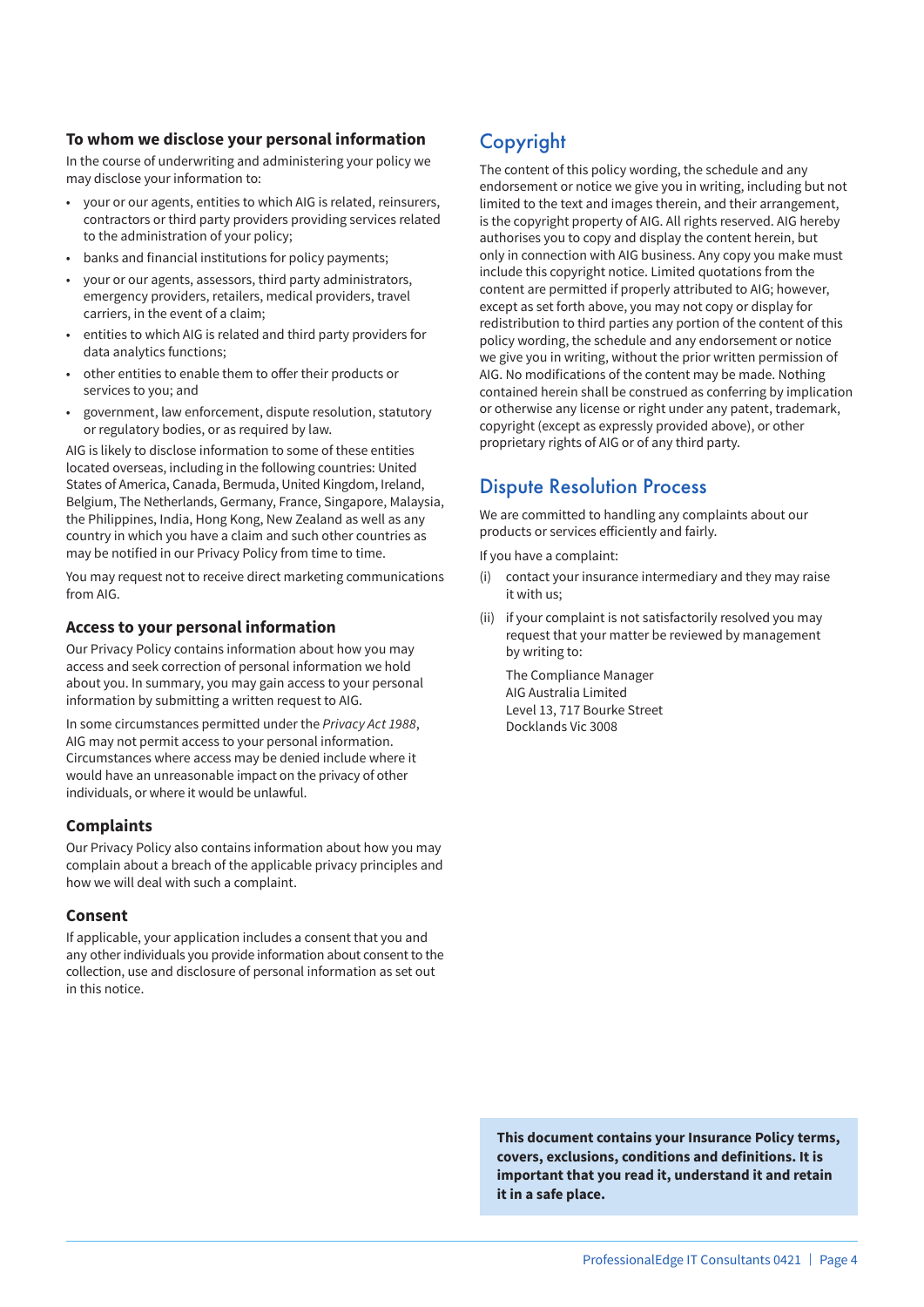In consideration of the payment of the **Premium** and subject to all the provisions of this **Policy**, the **Insurer** agrees as follows:

## Section 1 – Profesional Indemnity

### 1.1 Professional Indemnity Insurance Covers

All cover under this Section 1 – Professional Indemnity of the **Policy** is afforded solely with respect to **Claims** first made against an **Insured** during the **Policy Period** and notified to the **Insurer** as required by this **Policy**.

#### **Professional Liability**

The **Insurer** will indemnify the **Insured** against civil liability resulting from any **Claim** arising from the performance of **Professional Services**.

#### **Advanced Defence Costs**

The **Insurer** will pay **Defence Costs** incurred in defending any **Claim** covered under this **Policy**.

The **Insurer** shall advance **Defence Costs** and all other costs and expenses payable in accordance with the *"Insurer Response"* Claims Condition.

### 1.2 Professional Indemnity Standard Extensions

The **Insurer** agrees to extend indemnity as stated in each of the following Standard Extensions. Cover under the Standard Extension is subject to all the terms, conditions, definitions and exclusions of this **Policy** unless otherwise stated in the Standard Extension.

#### **Automatic Run-Off Event**

In the event that a **Run-Off Event** occurs during the **Policy Period**, the **Policy** will convert into an automatic run-off period up to the expiry of the **Policy Period** in which the **Insured** may give notice of any **Claim** first made against the **Insured** for civil liability arising from **Professional Services** performed prior to the effective date of the **Run-Off Event**.

The **Policyholder** shall, for no additional premium, also be entitled to an *Extended Reporting Period* of 84 months following the expiry of this **Policy** during which an **Insured** may give notice of any **Claim** first made against the **Insured** for civil liability arising from **Professional Services** performed prior to the effective date of the **Run-Off Event**.

The *Extended Reporting Period* immediately above shall only be available:

- (i) if the **Policyholder** provides a satisfactory signed No Claims Declaration to the **Insurer** prior to the expiry of this **Policy**;
- (ii) if the **Insured** has not received notice of any **Claim**, writ, summons, impending proceedings, impending prosecution or inquest during the **Policy Period**;
- (iii) where the **Insured** has maintained a professional indemnity policy with the **Insurer** for a minimum of 3 years immediately prior t o the inception of this **Policy**; and
- (iv) any additional terms and conditions or Exclusions the **Insurer** may reasonably decide; and

shall be subject to the **Limits of Liability** and **Retention**.

Where the **Insured** has not met such terms and conditions, the **Insurer** may nevertheless, in its sole discretion, offer an *Extended Reporting Period* of up to 84 months following the expiry of this **Policy** for an additional premium.

#### **Breach of Fiduciary Duty**

The **Insurer** will indemnify the **Insured** against civil liability resulting from any **Claim** arising from the performance of **Professional Services** which is for a breach of fiduciary duty.

#### **Breach of Warranty of Authority**

The **Insurer** will indemnify the **Insured** against civil liability resulting from any **Claim** arising from the performance of **Professional Services** which is for a breach of warranty of authority committed, by or on behalf of the **Insured**, in good faith and with the reasonable belief of the person alleged to have committed the breach that appropriate authority was held.

The **Insurer's** liability to indemnify the **Insured** under this Standard Extension is \$250,000 in the aggregate for the **Policy Period**.

#### **Claims Mitigation Costs**

The **Insurer** will indemnify the **Insured** for the **Insured's** reasonable direct costs and expenses that the **Insurer** is reasonably satisfied are necessarily incurred as a result of reasonable and necessary rectification or mitigation action taken by the **Insured** to minimise the amount of any **Claim** that would be covered under this **Policy**, provided that each of the following conditions precedent are required to be met before the **Insurer** shall become liable to indemnify:

- (i) the **Insured** first became aware of the facts that might give rise to the **Claim** during the **Policy Period**;
- (ii) the **Insurer** is informed in writing during the **Policy Period** of the circumstance likely to give rise to the **Claim** that would be covered under this **Policy** and the rectification or mitigation action that is required to avoid or reduce the amount of any **Claim** that would be covered under this **Policy**;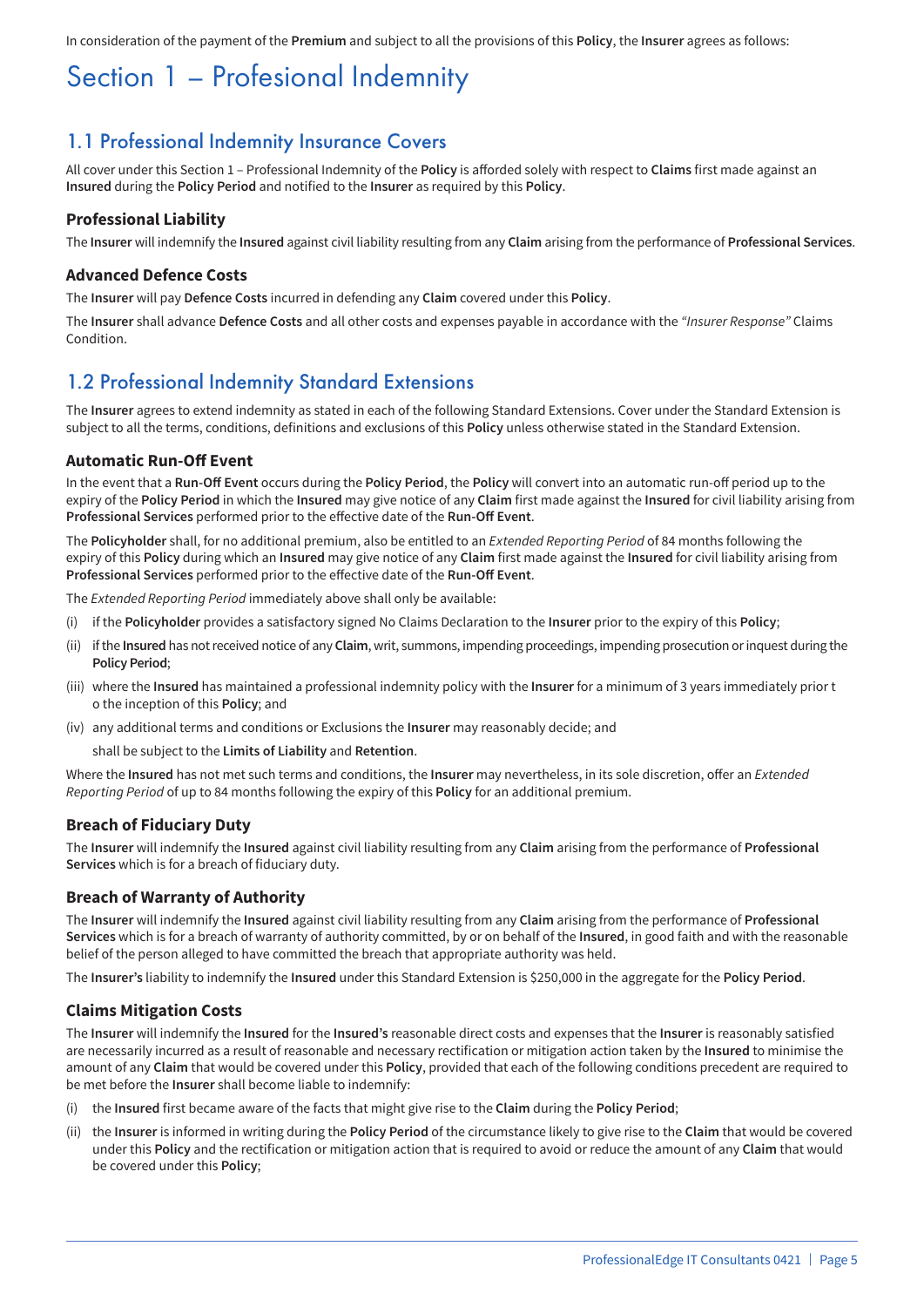- (iii) direct costs and expenses shall not include any element of profit or loss of profit, costs and expenses of materials or **Professional Services**, which results in an increased quality from that specified in the relevant contract, nor any element of overheads, staff remuneration, standing idle time or management time of the **Insured**; and
- (iv) the **Insurer** has consented in writing to the payment of such direct costs and expenses before work is carried out, such consent not to be unreasonably withheld.

The **Insurer's** liability to indemnify the **Insured** under this Standard Extension is subject to a sub-limit of \$100,000 for any one **Claim**, and \$250,000 in the aggregate for the **Policy Period**.

#### **Compensatory Fines and Penalties**

Notwithstanding part (iv) of the *"Commercial Management"* Exclusion, but subject to all other Exclusions, the **Insurer** will indemnify the **Insured** against civil liability resulting from any **Claim** arising from the performance of **Professional Services** for any compensatory civil penalty or civil compensatory order, other than an award of damages, payable by the **Insured**.

No cover is available under this Standard Extension for **Claims** resulting from:

- any actual or alleged deliberate or intentional failure to comply with any law notice, direction, enforcement action or proceeding under any legislation;
- (ii) gross negligence or recklessness; or
- (iii) any taxes, rates, levies, duties, charges, fees, or any other revenue or impost, payable.

The **Insurer's** liability to indemnify the **Insured** under this Standard Extension is subject to a sub-limit of \$250,000 for any one **Claim**, and \$500,000 in the aggregate, for the **Policy Period**.

#### **Continuity**

In the absence of fraudulent non-disclosure, where a **Claim** that would otherwise be covered by this **Policy** is excluded by the *"Prior Claims and Circumstances"* Exclusion part (ii), then cover is provided under this **Policy** for that **Claim**, provided always that:

- (i) the **Insured** first became aware of the facts that might give rise to the **Claim** after the **Continuity Date**; and
- (ii) the cover shall be in accordance with the provisions of the policy in force when the **Insured** first became so aware.

#### **Contractual Liability**

The **Insurer** will indemnify the **Insured** against civil liability resulting from any **Claim** arising from the performance of **Professional Services** which is for contractual liability but only to the extent the liability of the **Insured** under the contract arises from the performance of **Professional Services** and would have arisen in the absence of the contract.

#### **Court Attendance**

For any **Employee**, principal, partner or director who has been required to attend, and actually attends, court as a witness in connection with a **Claim** notified under and covered by this **Policy**, **Defence Costs** will include an amount of \$500 per day.

No **Retention** shall apply to the extension.

#### **Defamation**

The **Insurer** will indemnify the **Insured** against civil liability resulting from any **Claim** arising from the performance of **Professional Services** which is for defamation, libel or slander committed by an **Insured**. No cover is provided under this extension where the defamation, libel or slander is committed intentionally by an **Insured**.

#### **Extended Reporting Period**

If the **Insurer** cancels or does not renew this **Policy**, other than for non-payment of **Premium** or for any other breach of the terms of this **Policy** by an **Insured**, the **Policyholder** shall have the right to an *Extended Reporting Period* of 60 days following the date of cancellation or expiry in which to give notice of any **Claim** first made against the **Insured** for civil liability arising from **Professional Services** performed on or prior to the expiry of this **Policy**.

The above *Extended Reporting Period* shall not apply if a **Run-Off Event** occurs.

#### **Fraud/Dishonesty**

Notwithstanding the *"Fraud & Dishonesty"* Exclusion, but subject to all other Exclusions, the **Insurer** will indemnify the **Insured** against civil liability resulting from any **Claim** arising from the performance of **Professional Services** which is for **Fraud/Dishonesty** by any:

- (i) **Employee**; or
- (ii) any natural person who is or has been a principal, partner or director of the **Policyholder** or any **Subsidiary**.
- No cover is available under this Standard Extension:
- (a) to any **Insured** who has committed or condoned the **Fraud/Dishonesty**; or
- (b) for or in respect of a **Claim** arising out of, or in any way connected with, loss of **Money**.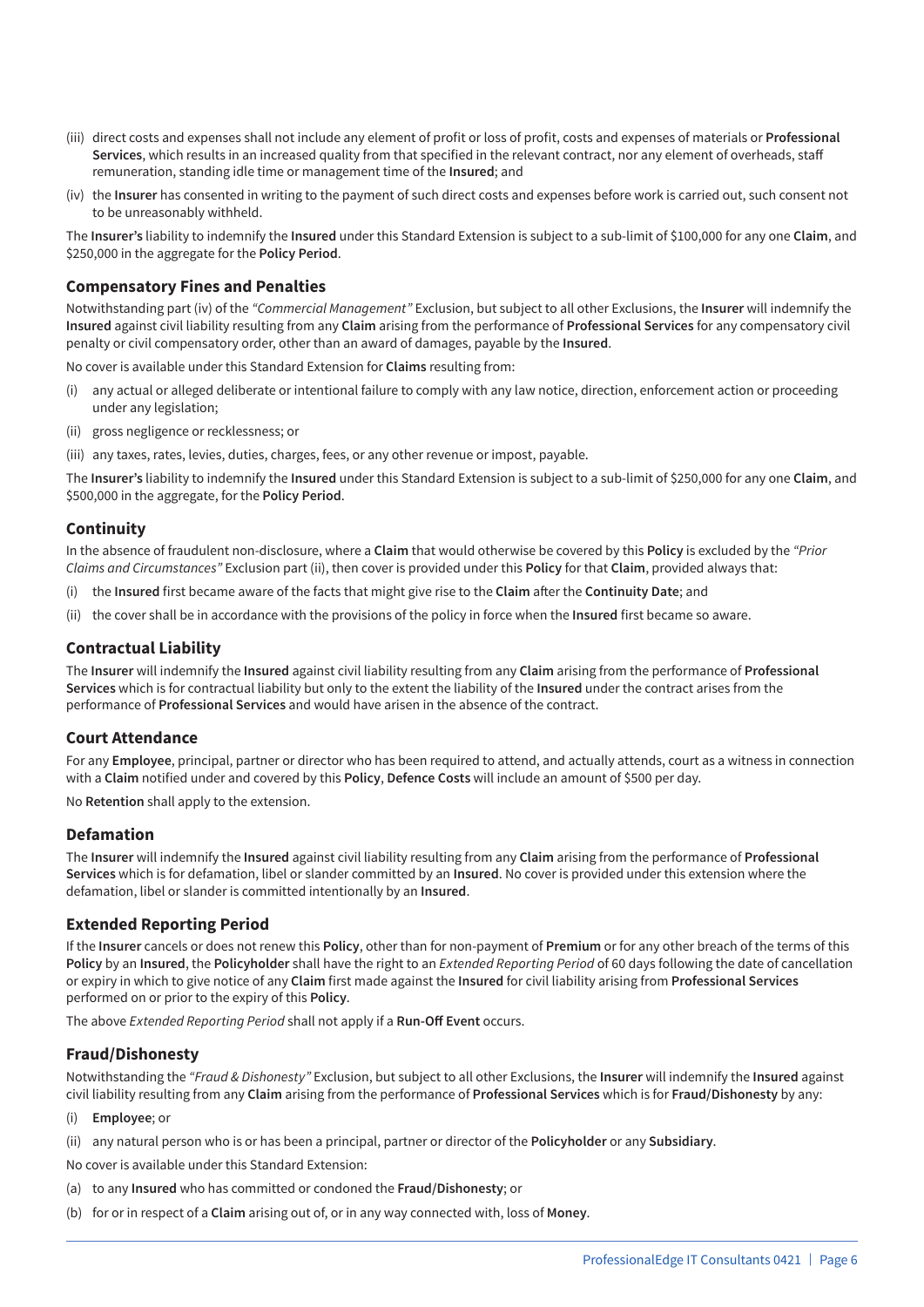#### **Intellectual Property/Confidentiality**

Notwithstanding the *"Intellectual Property/Confidentiality"* Exclusion, but subject to all other Exclusions, the **Insurer** will indemnify the **Insured** against civil liability resulting from any **Claim** arising from the performance of **Professional Services** which is for any breach of **Intellectual Property Rights** by the **Insured**. No cover is available under this Standard Extension for **Claims** resulting from any intentional breach of **Intellectual Property Rights**.

#### **Inquiry Costs**

The **Insurer** will pay on behalf of the **Insured Inquiry Costs** to prepare for and attend an **Inquiry**, provided that the notice requiring the **Insured** to attend the **Inquiry** is first served on the **Insured** during the **Policy Period** and notified to the **Insurer** during the **Policy Period**.

The **Insurer's** liability to indemnify the **Insured** under this Standard Extension is subject to a sub-limit of \$500,000 in the aggregate for the **Policy Period**.

#### **Joint Ventures**

The **Insurer** will indemnify the **Insured** against civil liability resulting from any **Claim** arising from the performance of **Professional Services** in connection with any association or joint venture of which the **Insured** forms part; provided, however, that the **Insurer** shall only be liable for the proportion that represents the **Insured's** liability in such association or joint venture. No cover is provided to any associate or joint venture partner of the **Insured**.

#### **Lost Documents**

Notwithstanding the *"Cyber"* Exclusion, but subject to all other Exclusions, with respect to a **Third Party's Document**:

- (i) for which an **Insured** is legally responsible, and
- (ii) that, during the **Policy Period**, has been destroyed, damaged, lost, distorted solely in the performance of **Professional Services**,

the **Insurer** will pay on behalf of the **Insured**, up to the Sublimit of Liability set out below, the reasonable and necessary costs and expenses incurred by the **Insured** in replacing or restoring such **Third Party Documents** provided that:

- (a) such loss, damage or destruction or distortion is first **Discovered** and reported to the **Insurer** during the **Policy Period**;
- (b) such loss, damage, destruction or distortion is sustained while the **Third Party Documents** are either:
	- (i) in transit; or
	- (ii) in the custody of the **Insured** or of any person to whom the **Insured** has entrusted them;
- (c) the lost or mislaid **Third Party Documents** have been the subject of a diligent search by or on behalf of the **Insured**;
- (d) the amount of such costs and expenses shall be supported by evidence of expenditure that shall be subject to written approval by a competent person to be nominated by the **Insurer** with the consent of the **Insured**; and
- (e) the **Insurer** shall not be liable for costs and expenses arising out of wear, tear and/or gradual deterioration, moth and vermin, or other matters beyond the **Insured's** control.

The **Insurer's** liability to indemnify the **Insured** under this Standard Extension is subject to a sub-limit of \$500,000 in the aggregate for the **Policy Period**.

A **Retention** of \$1,000 (each and every claim) shall apply to this extension.

#### **Misleading or Deceptive Conduct**

The **Insurer** will indemnify the **Insured** against civil liability resulting from any **Claim** arising from the performance of **Professional Services** which is for any **Misleading or Deceptive Conduct**.

#### **Network Security Breach**

The **Insurer** will indemnify the **Insured** against civil liability resulting from any **Claim** arising from the performance of **Professional Services** which is for the failure of **Computer Security** of **Technology Products**.

#### **New Subsidiaries**

The *"Subsidiary"* Definition is deemed to include any entity or company created and/or acquired by the **Policyholder** during the **Policy Period**.

The **Insurer** will provide cover to any entity or company that becomes a **Subsidiary** of the **Policyholder** during the **Policy Period** at nil additional premium for a period of 45 days from the effective date of the entity or company becoming a **Subsidiary** (but not beyond the **Policy** expiry date, or any *Extended Reporting Period*), provided always that:

- (i) the preceding annual gross revenue of the entity or company does not exceed 10% of the **Policyholder's** annual revenue;
- (ii) the entity or company is not incorporated in the United States of America; or
- (iii) the entity or company has not had any paid or incurred Professional Indemnity claims in the past 5 years.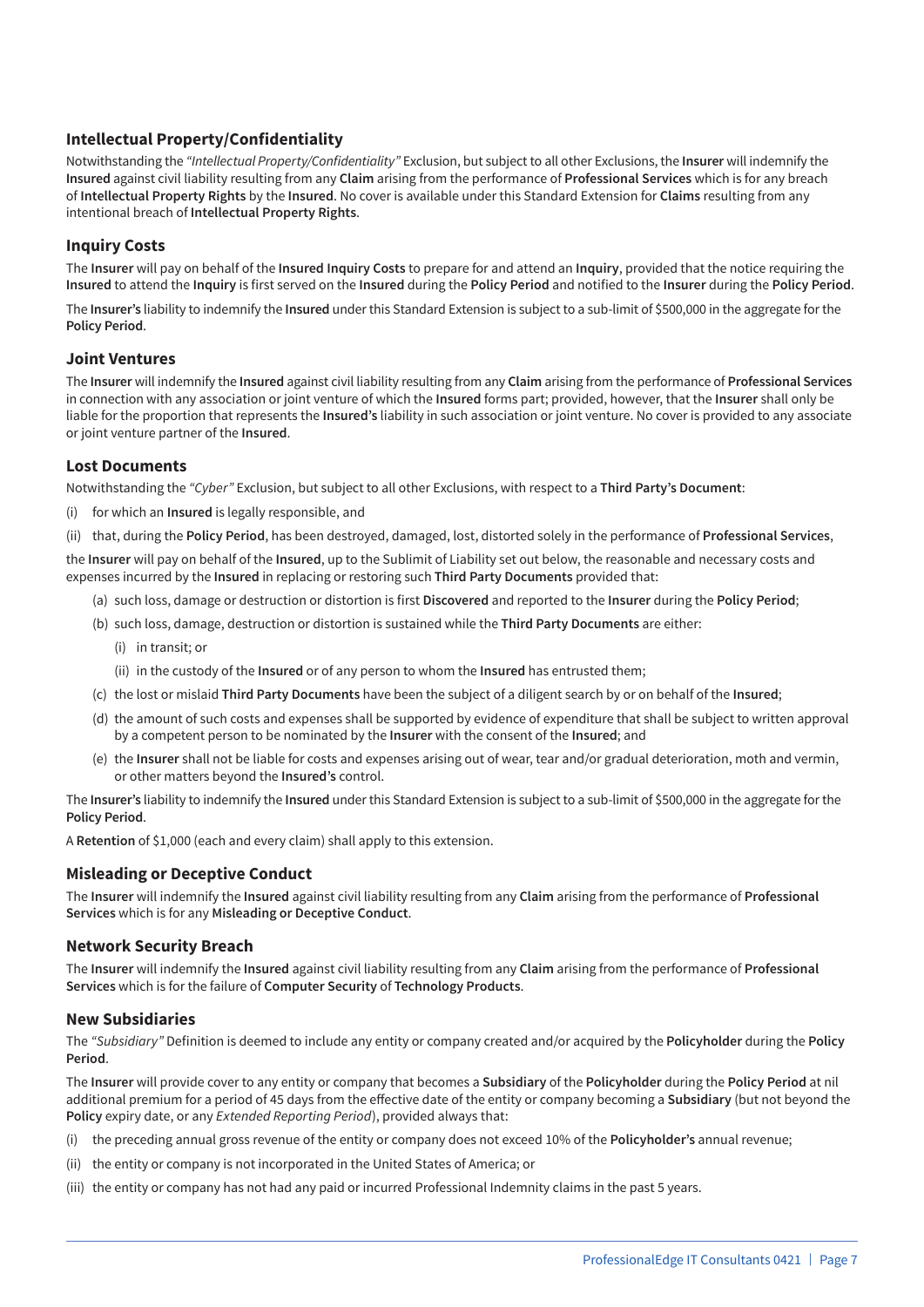During the 45 days, the **Policyholder** will provide full details to the **Insurer** of the entity or company and the **Insurer** in its absolute discretion will have the option to continue to cover the entity or company and to apply any terms and conditions to the extension of cover, including but not limited to charging additional premium.

Cover for any such entity or company that becomes a **Subsidiary** shall only apply to a **Claim** or loss insured by this **Policy** arising from the performance of **Professional Services** by such entity or company while it is a **Subsidiary** of the **Policyholder**.

#### **Past Partner Liability**

To the extent that any principal, partner or director of the **Policyholder** has personal liability for professional services rendered prior to becoming a principal, partner or director of the **Policyholder** which are the same as those specified in this **Policy**, "**Professional Services**" shall also mean the professional services of such principal, partner or director, provided that such person's previous business did not at any one time have more than four (4) partners or principals.

#### **Previous Business Name**

The "**Insured**" Definition is extended to include any business name under which the **Policyholder** previously traded.

#### **Privacy**

The **Insurer** will indemnify the **Insured** against civil liability resulting from any **Claim** arising from the performance of **Professional Services** which is for any unintentional breach of privacy law.

#### **Reinstatement Limit of Liability**

If the **Limit of Liability** (Aggregate) is exhausted by any **Claim**, **Claims** and/or **Defence Costs** during the **Policy Period**, subject to the provisions below **Insurers** will reinstate the **Limit of Liability** (any one **Claim**) for any two subsequent totally unrelated **Claims** arising from the performance of **Professional Services** made during the **Policy Period**.

If the **Policyholder** has in effect any excess layer policy or policies providing excess layer coverage for limits in excess of the **Limit of Liability**, the reinstatements provided will each only become effective after the total exhaustion of the limits of all such excess coverage by reason of the payment of indemnity thereunder but prior to any similar reinstatement provision contained in such policy or policies becoming effective. The **Policyholder** agrees to notify the **Insurer** of such excess layer policies within 14 days of the inception of the **Policy**.

It is the intention of this extension, and it is agreed that, that the sums reinstated shall:

- (i) provide cover in respect of subsequent **Claims** arising from the performance of **Professional Services** which are totally unrelated to the **Claims** or circumstances that give rise to the **Claims** already notified;
- (ii) not apply to the balance of any **Claim** which contributed to the exhaustion of the **Limit of Liability** (Aggregate) once the **Limit of Liability** (Aggregate) is so exhausted;
- (iii) not apply to any Standard Extension, Optional Extension or for which a Sub Limit of Liability is provided for in this **Policy**, or the *"Public Relations Expenses"* Risk Management Extension; and
- (iv) not apply to any grant of the *"Extended Reporting Period"* Standard Extension or the *"Run-Off Event"* Standard Extension.

The liability of the **Insurers** in respect of all **Claims** resulting from:

- (a) the same cause, or
- (b) a single act or omission, or
- (c) a series of continuous, repeated or related act or omission, or
- (d) the dishonesty or infidelity of any one person or in which such person is concerned or implicated,

#### shall not exceed the **Limit of Liability** (any one **Claim**).

No cover under this Extension shall apply if any *Extended Reporting Period* is granted under the *"Extended Reporting Period"* Standard Extension or the *"Run-Off Event"* Standard Extension, or during such *Extended Reporting Period*, including for **Claims** reported during that period.

#### **Technology Products**

The **Insurer** will indemnify the **Insured** against civil liability resulting from any **Claim** arising from the performance of **Professional Services** which is for any **Technology Product Failure**.

#### **Vicarious Liability**

The **Insurer** will indemnify the **Insured** against civil liability resulting from any **Claim** arising from the performance of the **Insured's Professional Services** by any **Agent** or consultant acting on the **Policyholder's** behalf and for whom an **Insured** is legally liable.

For the avoidance of doubt the **Insurer** will not be liable for the **Agent's** own liability, or be prevented from pursuing a recovery from any **Agent**, nor will it be liable for any vicarious liability for any contractual liability assumed by the **Agent** under a contract.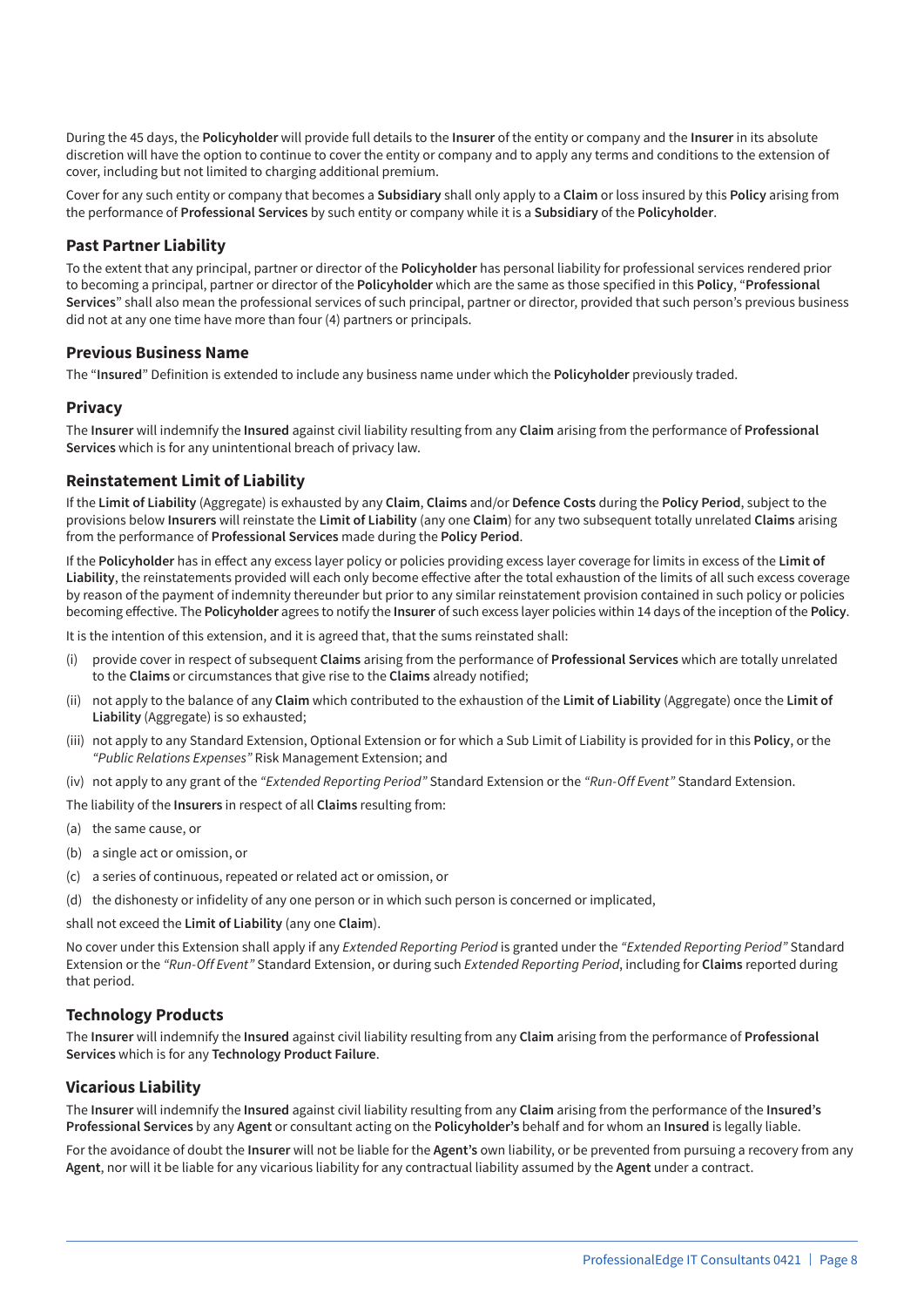#### **Virus Transmission**

Notwithstanding the *"Cyber"* Exclusion, the **Insurer** will indemnify the **Insured** against civil liability resulting from any **Claim** arising in the performance of **Professional Services** which is for the transmission of a **Computer Virus** by the **Insured**.

### 1.3 Professional Indemnity Optional Extensions

The following Optional Extension is not included in this **Policy** unless it is specified as being included in the Schedule to this **Policy**.

The **Insurer** agrees to extend indemnity as stated in the Optional Extension, provided always that:

- (a) the Optional Extension is subject to all the terms, conditions, definitions and exclusions of this **Policy**; and
- (b) the inclusion of the Optional Extension does not increase the **Limit of Liability**.

#### **Fidelity**

Notwithstanding the *"Fraud/Dishonesty"* Exclusion to the extent it applies to **Employees**, but subject to the *"Cyber"* Exclusion and all other Exclusions, the **Insurer** shall pay the **Policyholder** or any **Subsidiary** for its **Direct Financial Loss** due to **Dishonest Acts** committed after the **Continuity Date** which are **Discovered** during the **Policy Period** and reported to the **Insurer** as required by this **Policy**.

The **Insurer**'s liability to indemnify the **Insured** under this Optional Extension is subject to a sub-limit of \$50,000 in the aggregate for the **Policy Period**.

### 1.4 Professional Indemnity Risk Management Extensions

The **Insurer** agrees to extend indemnity as stated in each of the following Risk Management Extensions. Cover under the Risk Management Extension is subject to all the terms, conditions, definitions and exclusions of this **Policy** unless otherwise stated in the Risk Management Extension.

#### **Business Guard Advisory Panel**

During the **Policy Period** the **Policyholder** is entitled to up to one hour of free advice for each query deriving from the same or related facts from the *BusinessGuard Advisory Panel* which relates to matters which are relevant to the cover provided under this **Policy**.

The **Insurer** consents to the appointment of any member firm, in the absence of a conflict of interest, to act on behalf of the **Insureds** in respect of any **Claim** notified to the **Insurer**, provided the **Insurer** accepts the notification under the **Policy** and subject always to the "*Claims*" Conditions.

The **Insureds** may access the services of the *BusinessGuard Advisory Panel* by contacting the firms listed as such at www.aig.com.au.

No **Retention** shall apply to this extension.

#### **Public Relations Expenses**

The **Insurer** will pay to or on behalf of the **Insured** the reasonable fees, costs and/or expenses incurred by the **Insured** for the use of a **Third Party** public relations consultant provided that the fees, costs and/or expenses are incurred:

- (i) with the prior written consent of the **Insurer**; and
- (ii) for the purpose only of mitigating the adverse effect, or the potential to have an adverse effect, on the **Policyholder's** or **Subsidiary's** reputation where the **Professional Services** performed by the **Insured** have given, or could give, rise to a **Claim**.

The **Insurer's** liability to indemnify the **Insured** under this Extension is subject to a sub-limit of \$100,000 in the aggregate for the **Policy Period**.

No **Retention** shall apply to this extension.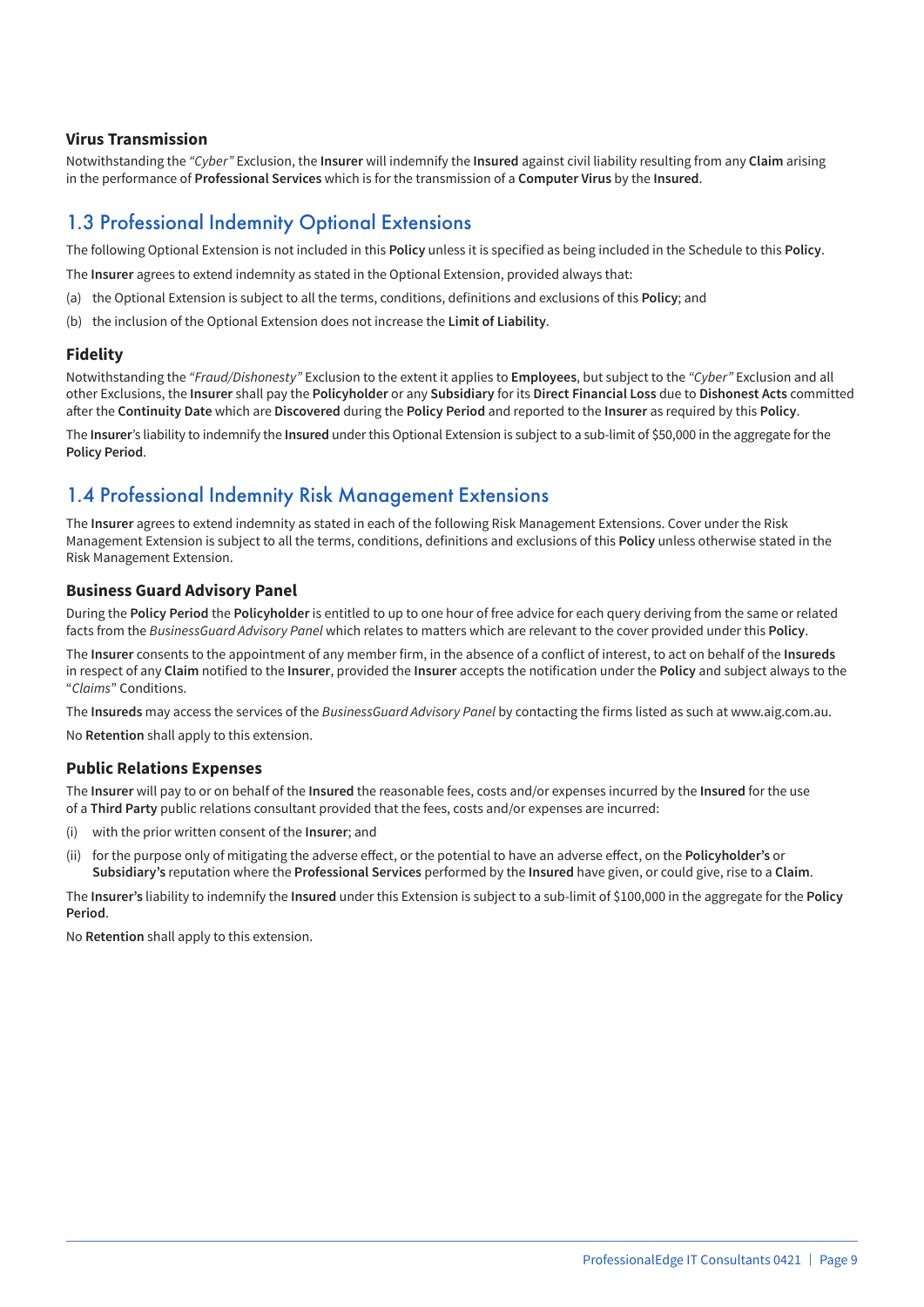## Section 2 – Public Liability

## 2.1 Public Liability Insurance Cover

#### **Public Liability**

The **Insurer** will pay on behalf of any **Insured** all **Damages** resulting from:

- (i) **Personal Injury**; or
- (ii) **Property Damage**;

occurring during the **Policy Period** caused by an **Occurrence** happening in connection with the **Business Premises** of the **Policyholder**.

#### **Supplementary Payments**

With respect to the indemnity provided by this **Policy** the **Insurer** will:

- (i) defend, in the **Insured's** name and on the **Insured's** behalf, any claim or suit against the **Insured** alleging such **Personal Injury**, or **Property Damage** and seeking damages on account thereof even if any of the allegations of such claim or suit is groundless, false or fraudulent and the **Insurer** may investigate, negotiate and settle any claim or suit as the **Insurer** may deem expedient, and will pay **Defence Costs** incurred in defending any such claim or suit;
- (ii) pay such part of any component covered by the **Policy** of all charges, expenses and legal costs recoverable from or awarded against the **Insured** in any such claim or suit and all interest accruing on the **Insurer's** portion of any judgment until the **Insurer** has paid, tendered or deposited in court that part of such judgment that does not exceed the **Limit of Liability**;
- (iii) pay such reasonable expenses, other than loss of earnings, incurred by the **Insured**, at the **Insurer's** request in assisting the **Insurer** in the investigation or defence of any claim or legal action;
- (iv) pay such expenses (other than any medical expenses, which the **Insurer** is prevented from paying by law) incurred by the **Insured** for first aid rendered to others at the time of an **Occurrence** for **Personal Injury**;
- (v) pay the legal costs incurred by the **Insured** with the **Insurer's** consent for representing the **Insured** at any coronial inquest or inquiry or any court of summary jurisdiction; and
- (vi) pay such reasonable expenses incurred by the **Insured** for temporary repairs, shoring up or protection of property of others which has been damaged as a result of an **Occurrence** which may be the subject of indemnity under Section 2 – Public Liability of this **Policy**,

provided that the **Insurer** will not be obliged to pay any claim or judgment or to defend any suit after the **Limit of Liability** has been exhausted by payment of judgments or settlements.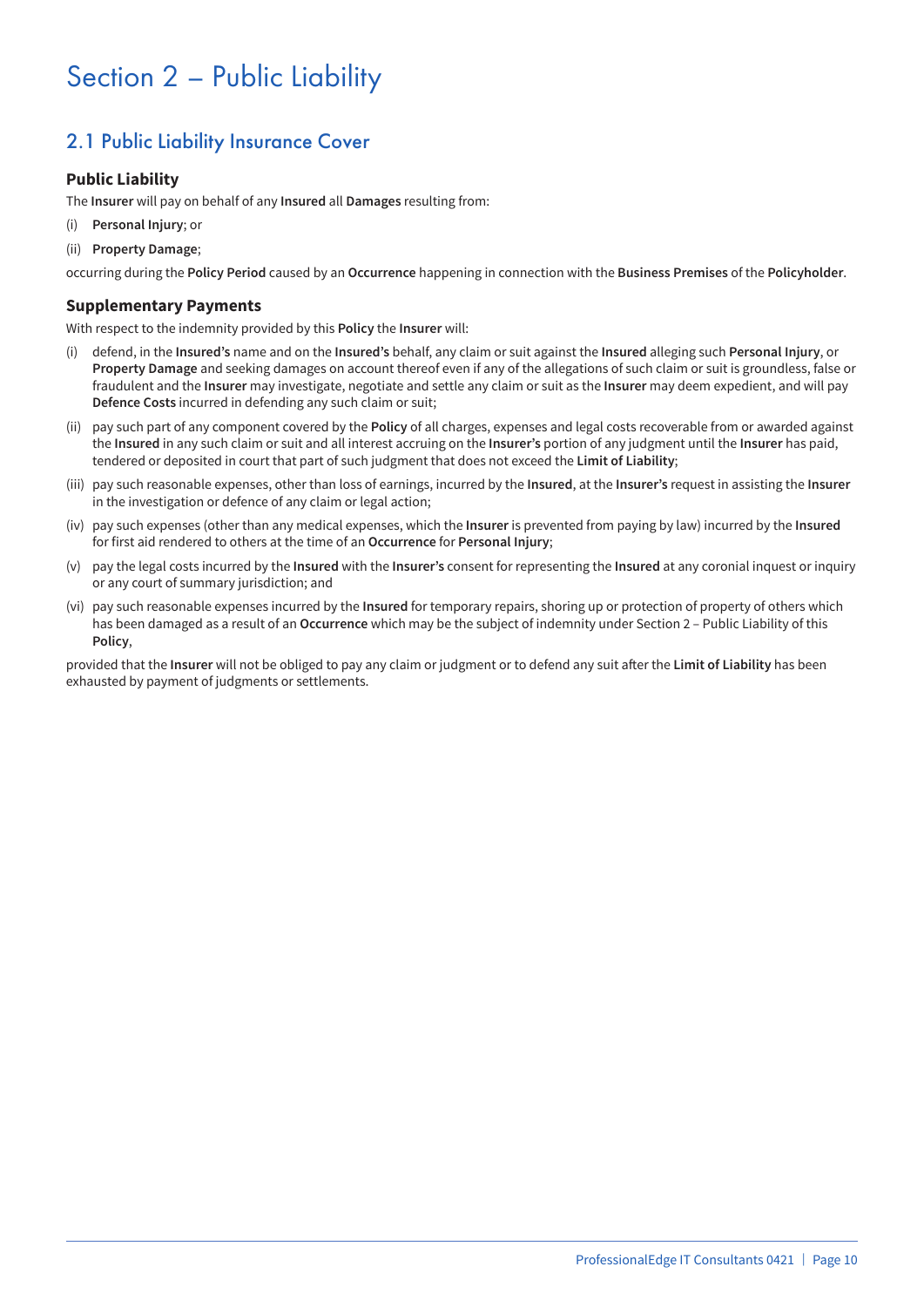## Section 3 – Exclusions

## 3.1 Exclusions applicable to Section 1 – Professional Indemnity

The **Insurer** shall not be liable to make any payment under this **Policy** arising out of, based upon or attributable to:

#### **Assumed or Acquired Liability**

any liability of a **Third Party**:

- (i) assumed by the **Insured** unless the **Insured** would in any event be legally liable in the absence of such assumed liability; or
- (ii) incurred prior to such **Third Party** becoming an **Insured** as a direct consequence of the **Insured** purchasing or acquiring another business or contract.

#### **Anti-Competitive**

any actual or alleged breach of any law or regulation with respect to any of the following activities: restrictive trade practices, antitrust, price fixing, predatory pricing, restraint of trade, unfair competition or tortious interference in another's business or contractual relationships. This includes but is not limited to any such conduct in contravention of the *Competition and Consumer Act 2010* (Cth), any Fair Trading Acts enacted by the States or Territories of Australia, *Federal Trade Commission Act* (USA), *Sherman Anti-Trust Act* (USA), *Clayton Act* (USA) or amendments thereto, or similar law or regulation, or such replacement, anywhere else in the world.

#### **Bodily Injury and/or Property Damage**

- (i) **Bodily Injury** of any person unless the **Bodily Injury** arises out of the performance of **Professional Services**; or
- (ii) loss of or damage to property unless the loss of or damage to property arises out of the performance of **Professional Services**.

#### **Commercial Management**

- (i) the refund of any professional fees;
- (ii) any taxes imposed or payable;
- (iii) any award of non-compensatory damages, including any punitive, aggravated, multiple or exemplary damages;
- (iv) any fine or pecuniary penalty pursuant to any law or regulation which an **Insured** is legally liable to pay;
- (v) any liquidated damages;
- (vi) the costs and expenses of complying with any order for, grant of or agreement to provide injunctive or other non-monetary relief; or
- (vii) any employment related compensation or benefits including but not limited to any salary, wages, commission or bonus, or overheads, charges or expenses of any **Insured**.

#### **Costs Assessment**

arising out of, based upon or attributable to any failure by any **Insured** or other party acting for the **Insured** to make an accurate pre-assessment of the cost of **Technology Products** or performing **Professional Services**.

#### **Cyber**

any liability or loss arising from any intrusion due to the failure or the circumvention of the security of the **Company's Computer System**, which results in any unauthorised access, unauthorised use, hacking, a denial of service attack, a denial of access, the receipt or transmission of a malicious code, malicious software, malicious email, ransomware, trojan or virus which causes the destruction, modification, corruption, damage, deletion or disclosure of **Data** (including data of a third party) stored on any **Company's Computer System**.

#### **Directors & Officers**

the **Insured** acting in the capacity of a director or officer.

#### **Employers Liability**

**Bodily Injury** of any **Employee**.

#### **Employment Practices Liability Exclusion**

the recruitment, employment or termination of any **Employee**, or any decision not to employ a prospective **Employee**.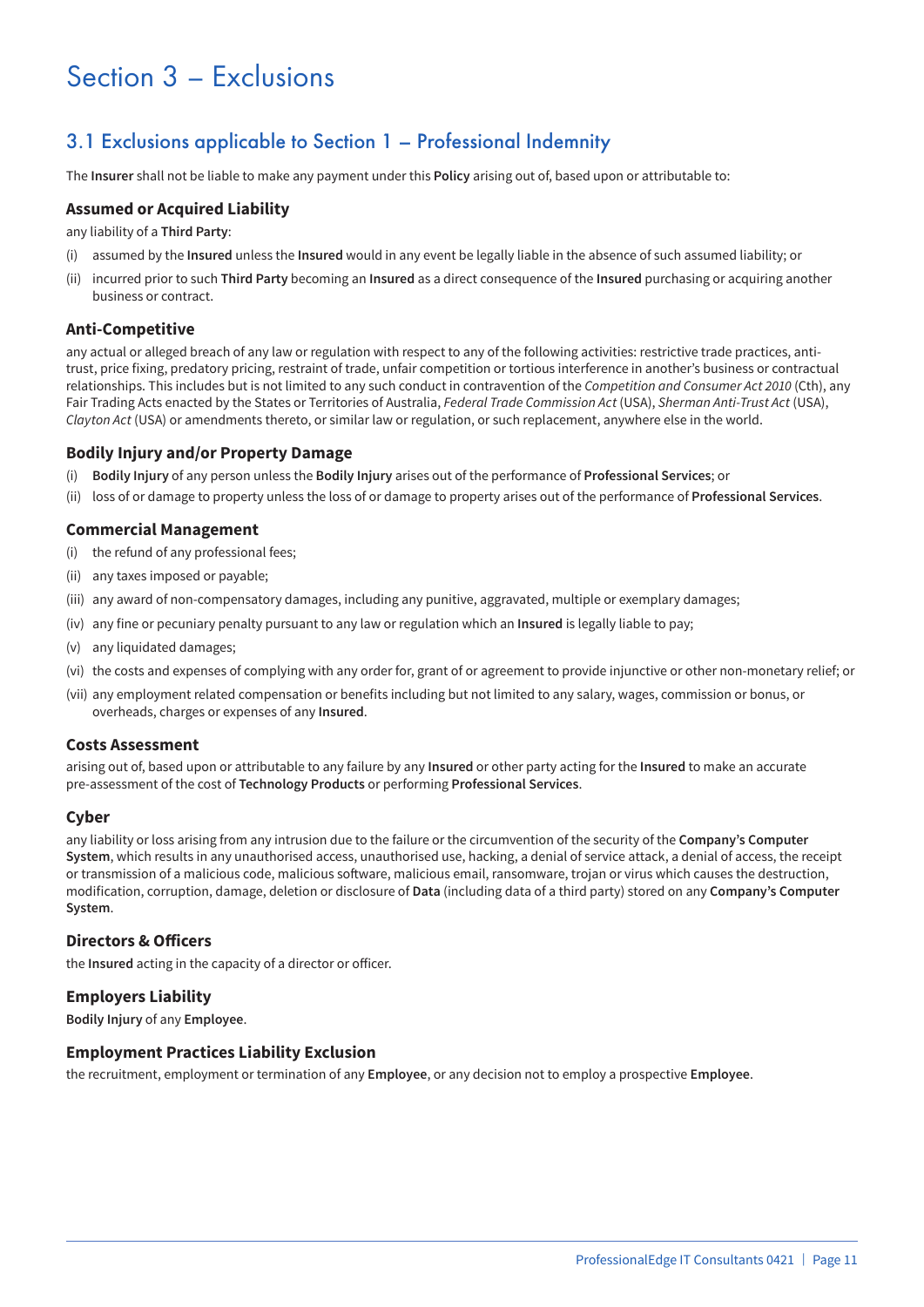#### **Excluded Activities and Advice**

any liability to pay compensation for the actual or alleged rendering of or failure to render any:

- (i) legal advice;
- (ii) financial, insurance or investment advice;
- (iii) valuation; or
- (iv) medical advice, service or treatment.

#### **Fraud & Dishonesty**

any **Fraud/Dishonesty** committed by or on behalf of any **Insured** or **Agent**.

This Exclusion will only apply in the event that any of the above is established by final adjudication by a judicial or arbitral tribunal against or any written admission (that has not been withdrawn) by the respective **Insured** or **Agent**.

#### **Infrastructure**

any:

- (i) mechanical failure;
- (ii) electrical failure, including any electrical power interruption, surge, brown out or black out; or
- (iii) telecommunications or satellite systems failure

unless such failure arises solely in the performance or failure to perform **Professional Services**.

#### **Insolvency**

the insolvency, administration, liquidation or receivership of any **Insured**.

#### **Intellectual Property/Confidentiality**

any actual or alleged breach of, infringement of or misappropriation, whether intentional or unintentional, of any **Intellectual Property Rights**.

#### **Limitation of Liability**

an **Insured** having entered into a written contract with any other party which excludes or limits the liability of such parties, including but not limited to any contract entered into as a result of a dispute which the **Insured** is or was a party to.

#### **Motor Vehicles/Aircraft/Watercraft**

any ownership, use, operation, or maintenance of any motor vehicle, aircraft, or watercraft of any kind.

#### **Owners and Occupiers Liability**

the ownership, management, occupation or control of real property by or on behalf of any **Insured**.

#### **Pollutants**

- (i) the actual, alleged or threatened presence, discharge, dispersal, release, migration or escape of **Pollutants**; or
- (ii) any direction, request or effort to:
	- (a) test for, monitor, clean up, remove, contain, treat, detoxify or neutralise **Pollutants**; or
	- (b) respond to or assess the effects of **Pollutants**.

#### **Prior Claims and Circumstances**

- (i) any **Claim** made prior to or pending at the inception of this **Policy**;
- (ii) any circumstance that, as of the inception of this **Policy**, may reasonably have been expected by any **Insured** to give rise to a **Claim**, **Inquiry**, or fine or penalty;
- (iii) any matter disclosed to an **Insurer** or on any proposal form prior to the inception of this **Policy**; or
- (iv) **Direct Financial Loss Discovered** prior to the inception of this **Policy**.

#### **Prohibited Amounts or Matters**

- (i) any amount which the **Insurer** is prohibited from paying by law; or
- (ii) any matter which may be uninsurable under the law governing this **Policy** or the jurisdiction in which a **Claim** is brought.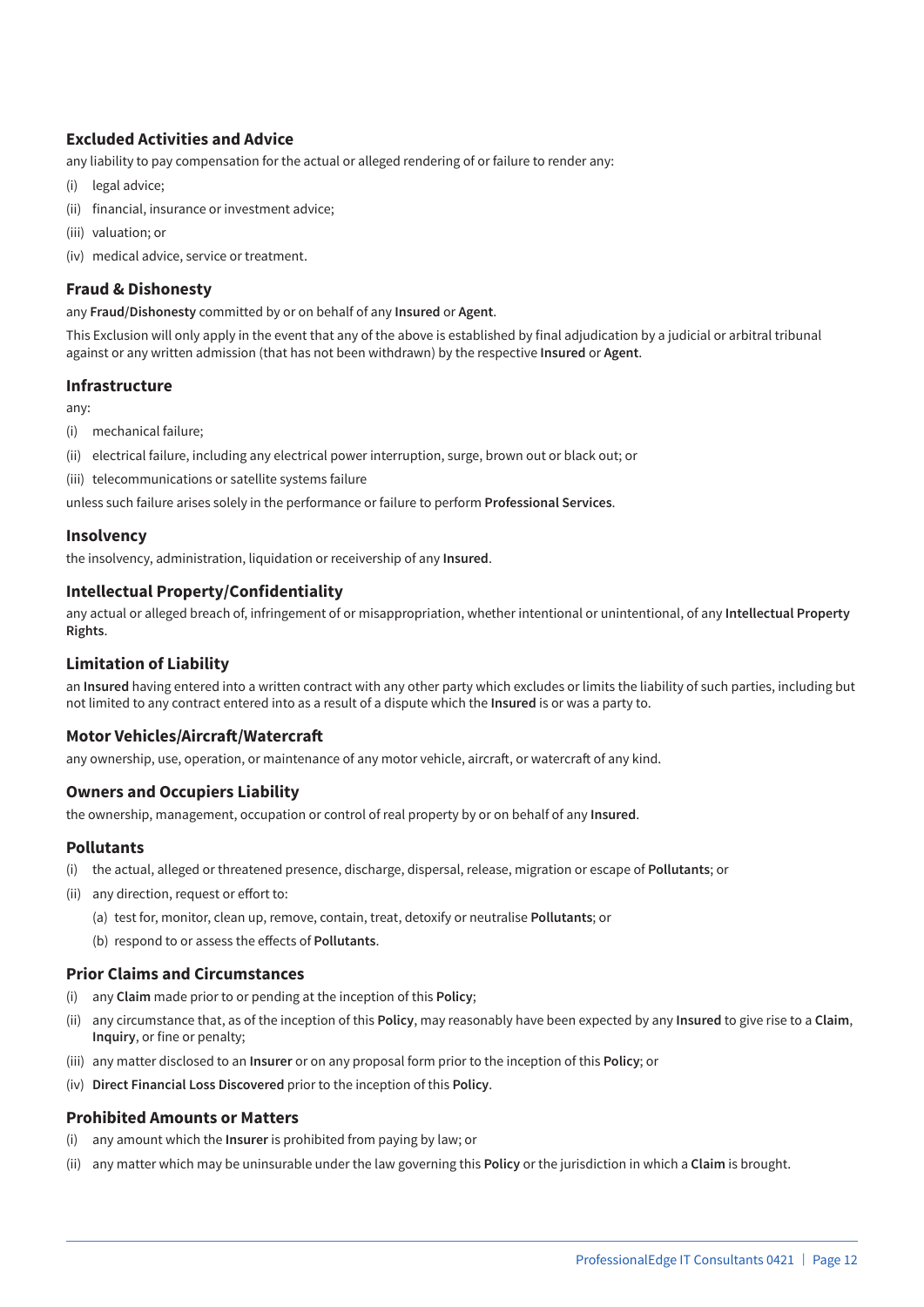#### **Proportionate Conflict or Beneficial Interest**

the proportion of any **Claim** in which the **Insured** has a conflict or beneficial ownership or interest..

#### **Public Key Infrastructure**

arising out of, based upon or attributable to where the **Insured** acted in the actual or effective capacity of a certificate authority, certificate repository, validation authority or registration authority; or arising out of the theft of any **Public Key Infrastructure**.

#### **Workmanship and Product Defects**

- (i) any actual or alleged defect in any product, material or good;
- (ii) the sale, distribution, manufacture, installation, construction, alteration, repair, servicing or treating of any goods or products by or on behalf of any **Insured**; or
- (iii) any actual or alleged faulty or inadequate workmanship.

#### **Proportionate Liability**

the **Insured** having assumed liability by reason of it having contracted out of **Proportionate Liability Legislation**.

#### **Related Parties**

any **Claim** by or on behalf of:

- (i) any **Insured** against another **Insured**, other than a **Claim** for contribution or indemnity which results directly from another **Claim** which would be covered under this **Policy** if made directly against another **Insured**;
- (ii) any **Family**, whether on their own behalf or a trustee of a trust;
- (iii) any **Organisation**; or
- (iv) any **Trust**.

#### **Retroactive Date**

any act, error or omission occurring, or **Professional Services** performed, prior to the **Retroactive Date**.

#### **Third Party Indemnities**

any indemnity, hold harmless or similar term of a contract provided by the **Insured** which is for the benefit of any natural person, company or other entity who is not a party contracting with the **Insured**.

#### **USA and Canada**

- (i) any **Professional Services** conducted in; or
- (ii) the enforcement of any judgment obtained in,

the United States of America, Canada or any of their territories or possessions.

#### *Fidelity Optional Extension Exclusions*

For the *"Fidelity"* Optional Extension only, this **Policy** shall not cover:

#### **Confidential Information**

any **Direct Financial Loss** arising out of, based upon, attributable to or in any way connected with the accessing and dissemination of, any confidential information including, but not limited to, trade secrets, computer programs, customer information, patents, trademarks, copyrights or processing methods.

#### **Consequential Loss**

any indirect or consequential loss of any nature, including but not limited to any loss of income such as interest and dividends not realised by the **Policyholder** or any **Subsidiary** or any other person or organisation, resulting from a **Direct Financial Loss** which is covered under this **Policy**.

#### **Director/Principal/Partner Dishonesty**

any **Direct Financial Loss** arising out of, based upon, attributable to or in any way connected with any fraudulent or dishonest activities involving collusion or complicity of a partner, principal or director of the **Policyholder** or any **Subsidiary**.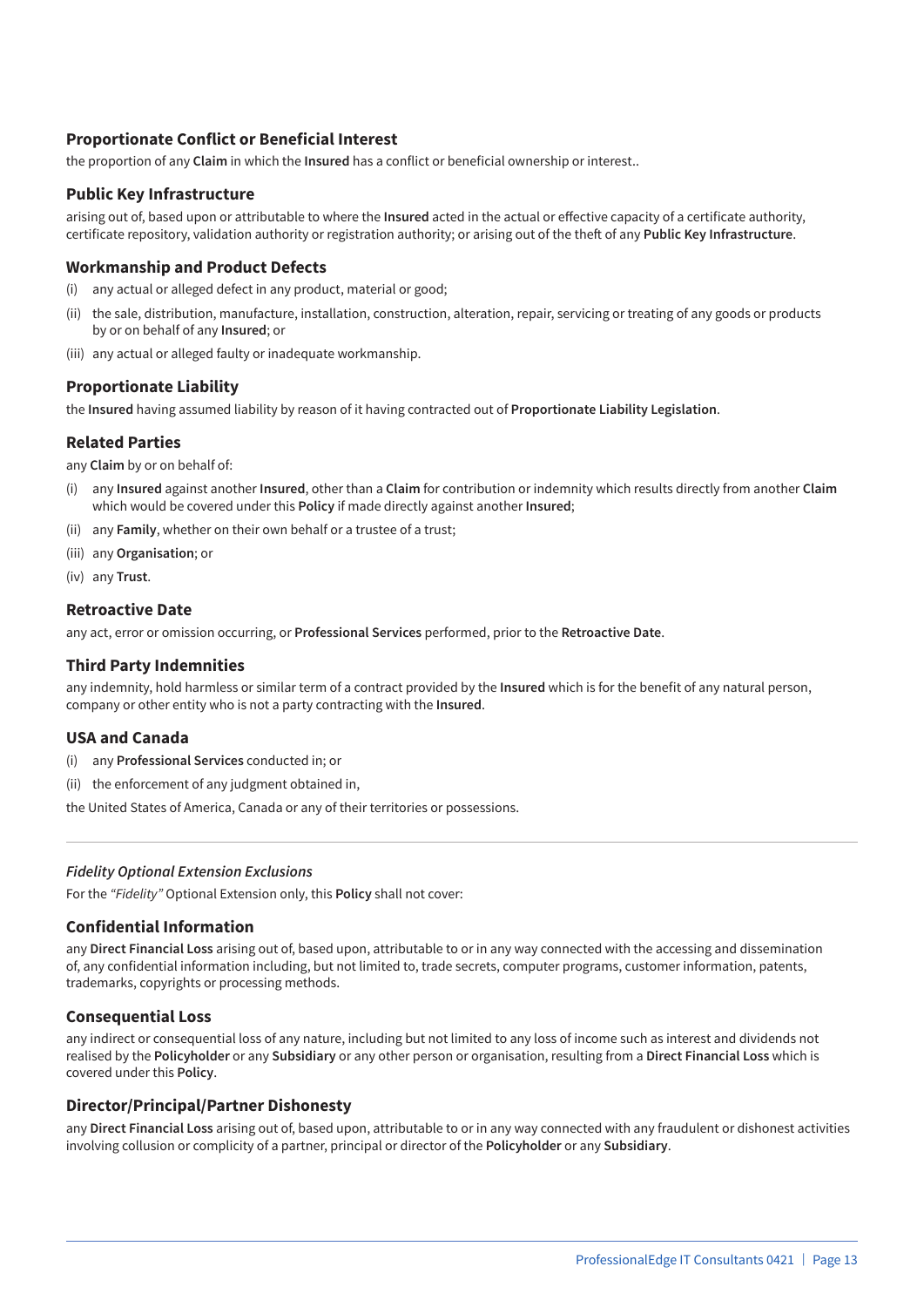#### **Dual Controls**

any **Direct Financial Loss** or make any payment in connection with any **Dishonest Acts** arising out of, based upon or attributable to the **Insured's** failing to ensure that at least one principal, partner or director and one authorised signatory sign any cheques or funds transfer instructions.

#### **Extortion or Kidnap & Ransom**

any **Direct Financial Loss** arising out of, based upon, attributable to or in any way with connected with any extortion or kidnap and ransom.

#### **Loss Establishment Costs**

any fees, costs or other expenses incurred by the **Insured** in establishing the existence or amount of any **Direct Financial Loss** covered under this **Policy**.

#### **Loss Sustained After Knowledge**

any **Direct Financial Loss** arising out of, based upon, attributable to or in any way connected with any **Employee** from the time the **Policyholder's**, or a **Subsidiary's** partners, principals, directors, officers, departmental seniors, senior managers or equivalent (who are not in collusion with such **Employee** for the purpose of committing a **Dishonest Act**) had actual knowledge that the **Employee** had committed or was suspected of having committed a **Dishonest Act**.

#### **Profit & Loss or Inventory Computation**

any **Direct Financial Loss** the proof of which is dependent solely upon:

- (i) a profit and loss computation; or
- (ii) a comparison of inventory records with an actual physical count.

If, however, an **Employee** is identified as having caused or is suspected of having caused a **Direct Financial Loss**, then inventory records and actual physical count of inventory can be submitted as partial evidence in support of proof of the **Direct Financial Loss** as required by the *"Notification of Claims, Occurrences and Direct Financial Losses"* Condition.

### 3.2 Exclusions applicable to Section 2 – Public Liability

The **Insurer** shall not be liable to make any payment under this **Policy** arising out of, based upon or attributable to:

#### **Advertising Liability**

any liability to pay compensation for **Advertising Liability**.

#### **Aircraft/Watercraft**

any liability to pay compensation for **Personal Injury** or **Property Damage** arising from the ownership, possession or use or legal control by the **Insured** of:

- (i) any **Aircraft**; or
- (ii) any **Watercraft**.

#### **Aircraft Products**

any liability arising out of the selling, leasing, hiring or manufacture and/or supply of parts and/or products that are used with the **Insured's** knowledge in any **Aircraft** or any aerial device.

#### **Commercial Management**

- (i) taxes payable by the **Insured**;
- (ii) restitutionary relief;
- (iii) the costs and expenses of complying with any order for, grant of or agreement to provide injunctive or other non-monetary relief;
- (iv) employment related compensation or benefits, including but not limited to any salary, wages, commission or bonus, overhead, charges or expenses of any **Insured**; or
- (v) any matters which may be deemed uninsurable under the law governing this **Policy** or the jurisdiction in which a **Claim** is brought or the **Occurrence** occurs.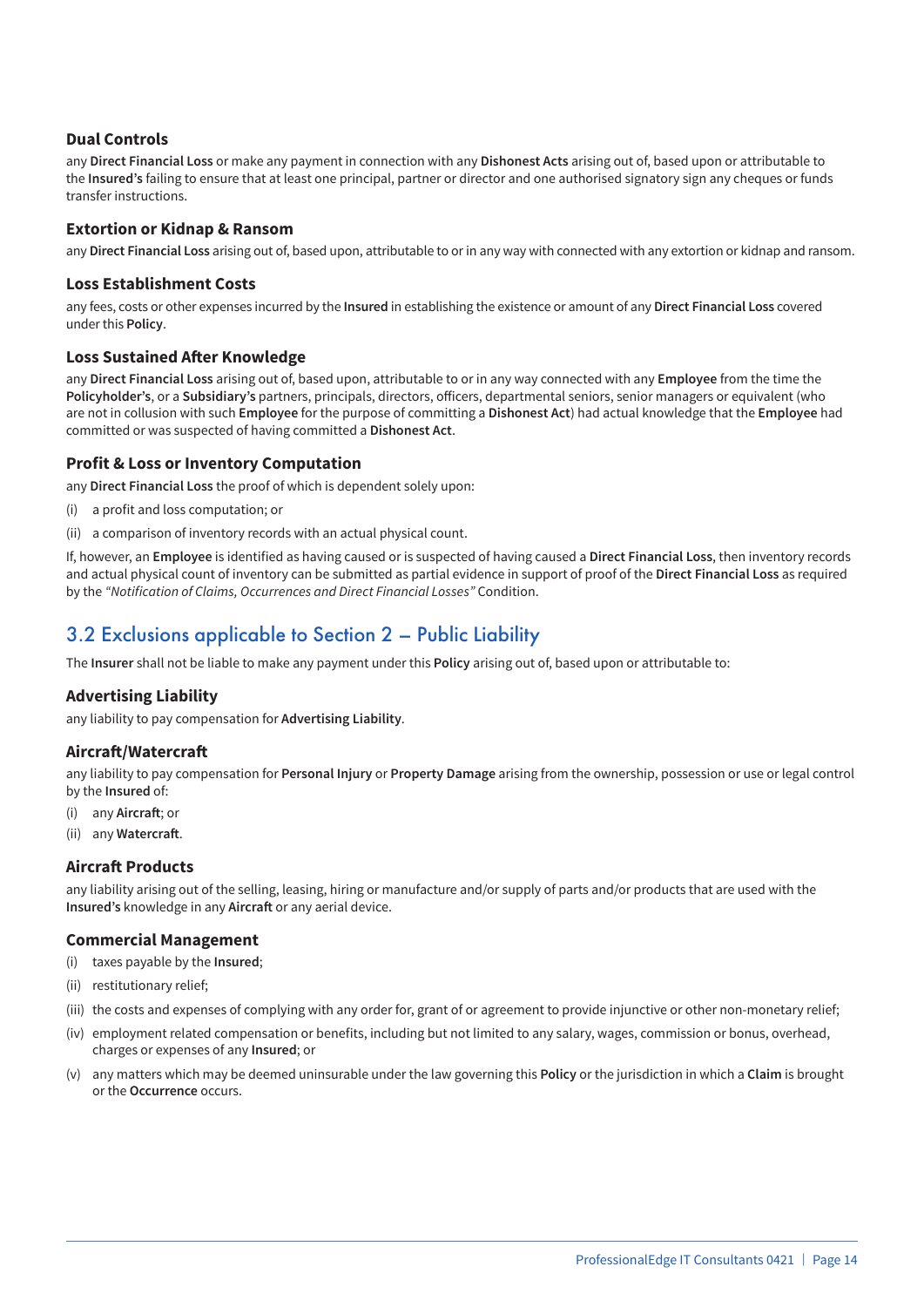#### **Damage to Insured Products**

any liability to pay compensation for:

- (i) physical injury to or destruction or loss of the **Insured Products** or any part of those products arising out of them or any part of them; or
- (ii) loss of use of any tangible property caused by physical injury to or destruction or loss of the **Insured Products** or any part of those **Insured Products** arising out of them or any part of them.

#### **Electronic Data**

any liability to pay compensation for **Personal Injury** or **Property Damage** arising directly or indirectly out of, or in any way involving the **Insured's Internet Operations.**

This exclusion does not apply to **Personal Injury** or **Property Damage** arising out of any material which is already in print by the manufacturer in support of its product, including but not limited to product use and safety instructions or warnings, and which is also reproduced on its site.

#### **Employers Liability**

- (i) any liability for **Personal Injury** to any **Employee** in the **Insured's** service, or through the breach of any duty owed to that **Employee,** where the **Insured** is indemnified or entitled to be indemnified (either in whole or in part) in respect for claims for **Damages** under a policy of insurance (which expression includes arrangements made by the **Insured** to provide accident insurance for the **Insured's** workers under a licence to self insure) arranged (whether required by law or not) in accordance with any workers' compensation legislation or accident compensation legislation;
- (ii) any liability for **Personal Injury** to any **Employee** arising out of, or sustained in the course of, the employment of such person in the **Insured**'s service in Western Australia, other than a person of whom the **Insured** is deemed to be an employer by reason only of Section 175 of the Workers' Compensation and Rehabilitation Act 1981 (WA);
- (iii) any liability for mental anguish suffered by any **Employee** of the **Insured**;
- (iv) any liability for **Personal Injury** arising out of the harassment, libel, slander, defamation or humiliation of, or discrimination against, any **Employee**;
- (v) any liability of a type in respect of which indemnity previously would have been provided under a policy of insurance arranged in accordance with any workers' compensation legislation or accident compensation legislation, but in respect of which indemnity has been withdrawn or reduced as a consequence of a change to the scope, terms, provisions, or requirements of such legislation made after the commencement of the current **Policy Period**; or
- (vi) any other liability imposed by the provisions of any workers compensation legislation or accident compensation legislation or industrial award, agreement or determination.

This exclusion does not apply to the liability of others assumed by the **Insured** under a written contract where the contractual liability has been notified and specifically accepted by the **Insurer**.

#### **Faulty Workmanship**

any liability for the cost of performing, completing, correcting or improving any work done or undertaken by the **Insured**.

#### **Financial Loss**

any liability for financial loss, unless such loss is as the sole and direct result of **Personal Injury**, or **Property Damage** for which cover is provided under Section 2 – Public Liability of this **Policy**.

#### **Fines and Penalties**

any liability for fines, penalties, liquidated damages, punitive damages, exemplary damages, or aggravated damages, or any additional damages arising from the multiplication of compensatory damages.

#### **Libel and Slander**

any liability to pay compensation arising out of the publication or utterance of a libel or slander:

- (i) made prior to the **Policy Period**; or
- (ii) made at the direction of the **Insured** with the knowledge of the falsity thereof; or
- (iii) related to advertising, publishing or printing, broadcasting or telecasting activities conducted by or on behalf of the **Insured**.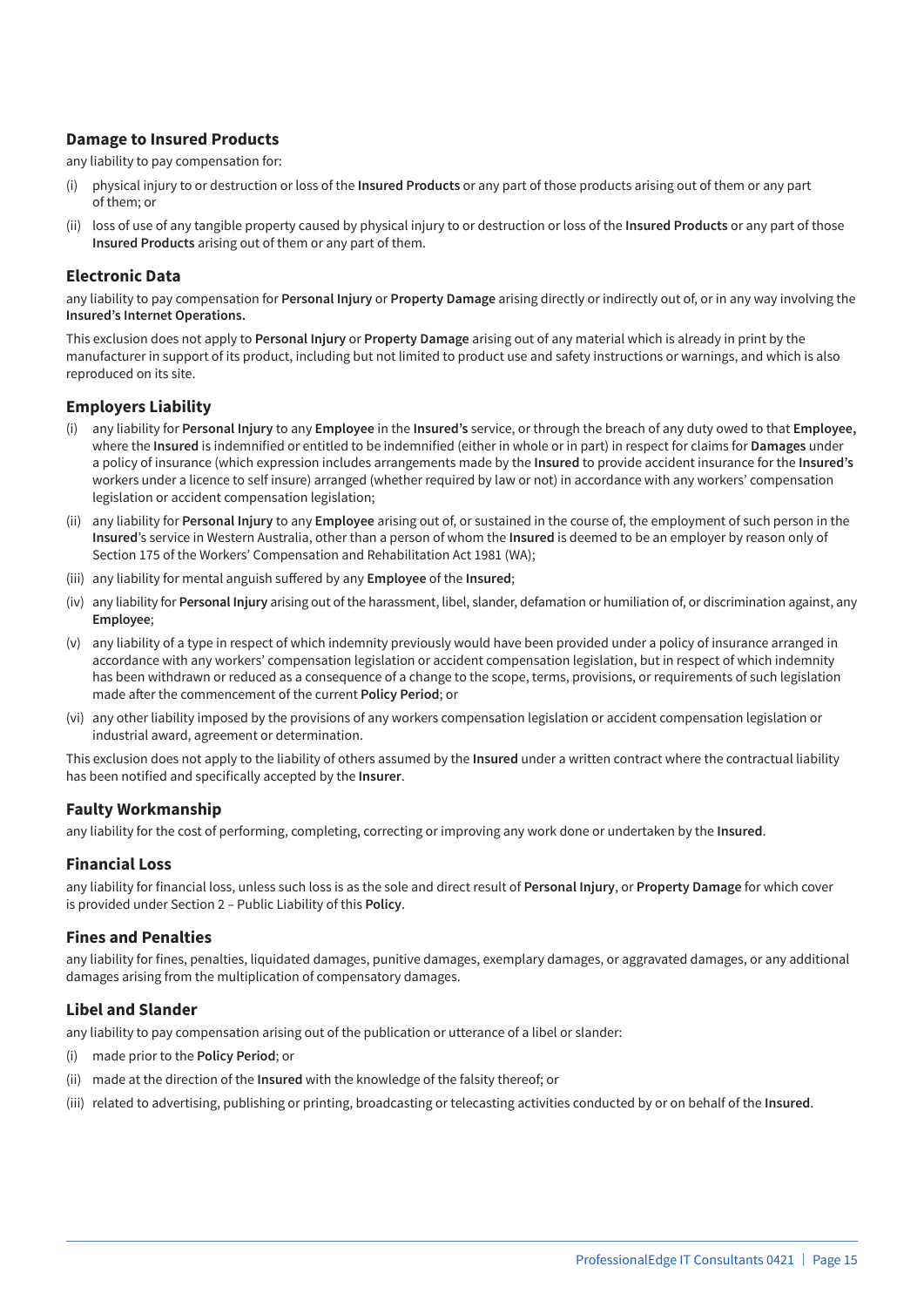#### **Motor Liability**

any liability to pay compensation for **Personal Injury** or **Property Damage** arising out of the ownership, possession or use under the control of the **Insured** of any **Motor Vehicle**:

- (i) which is registered or which is required under any legislation to be registered; or
- (ii) in respect of which compulsory liability or statutory indemnity is required by virtue of any legislation (whether or not that insurance is effected),

provided that exclusions (i) and (ii) above do not apply to **Personal Injury** where:

- (a) that compulsory liability insurance or statutory indemnity does not provide indemnity;
- (b) the reasons or reasons why that compulsory liability or statutory indemnity does not provide indemnity does not involve a breach by the **Insured** of legislation relating to **Motor Vehicles**; and
- (c) **Motor Vehicles** whilst being operated or used by the **Insured** as a **Tool of Trade**.

#### **Pollution**

- (i) any liability to pay compensation for **Personal Injury** or **Property Damage** caused by or arising directly or indirectly out of the actual, alleged or threatened discharge, dispersal, release or escape of smoke, vapours, soot, fumes, acids, alkalis, toxic chemicals, liquids or gases, waste materials or other irritants, contaminants or pollutants into or upon any property, land, the atmosphere or any watercourse or body of water (including groundwater) but this exclusion does not apply if the actual discharge, dispersal, release or escape:
	- (a) is neither reasonably expected nor intended by the **Insured**; and
	- (b) is the consequence of a sudden and instantaneous cause which takes place at a clearly identifiable point in time during the **Policy Period**;
- (ii) any liability for any costs or expenses incurred in the preventing, removing, nullifying, or cleaning up any discharge, dispersal, release or escape as described in (i) above, unless such costs or expenses are consequent upon an unexpected, unintended sudden and instantaneous cause which takes place at a clearly identifiable point in time during the **Policy Period** and results in **Personal Injury** or **Property Damage** and is not otherwise excluded by this **Policy**; or
- (iii) the actual alleged or threatened discharge, dispersal, release or escape of smoke, vapours, soot, fumes, acids, alkalis, toxic chemicals, liquids or gases, waste materials or other irritants, contaminants or pollutants in the United States of America (USA) or Canada or in any country to which the laws of the USA or Canada apply.

#### **Product Recall and Repair**

any liability to pay compensation for damages claimed for the withdrawal, inspection, repair, replacement or loss of use of **Insured Products**.

#### **Professional Liability**

any liability to pay compensation for the rendering of or failure to render professional advice, design, service or specification; merger or acquisition advice; legal, financial, insurance or investment advice; corporate advisory; or valuations by the **Insured** or error or omission connected therewith other than rendering or failure to render professional medical advice by an **Employee** employed to provide medical advice, first aid and other medical services on the **Insured's** premises.

#### **Property Damage**

any liability to pay compensation for **Property Damage** in respect of property owned by or leased or rented by the **Insured** or in the **Insured's** physical or legal control other than:

- (i) **Employees** and/or guests and/or visitors' personal property;
- (ii) premises (including contents, fixtures and fittings) leased or rented by the **Insured** for the purpose of the business;
- (iii) premises (including contents, fixtures and fittings) temporarily occupied by the **Insured** for the purposes of carrying out work in connection with the business;
- (iv) **Motor Vehicles** (not belonging to or used by or on behalf of the **Insured**) in the physical or legal control of the **Insured** where such **Property Damage** occurs whilst any such **Motor Vehicles** is in a car park owned or operated by the **Insured** provided that the **Insured** does not operate the car park for reward; and
- (v) any property temporarily in the **Insured's** physical or legal control provided no indemnity is granted for damage to that part of any property upon which the **Insured** is or has been working on and the **Insurer's** liability under this clause does not exceed \$100,000 for any one **Occurrence**.

Notwithstanding (i) to (v) above, no cover is provided under this **Policy** in respect to liability assumed by the **Insured** under any contract or agreement which requires the **Insured** to effect material damage insurance on premises, property or goods which the **Insured** does not own.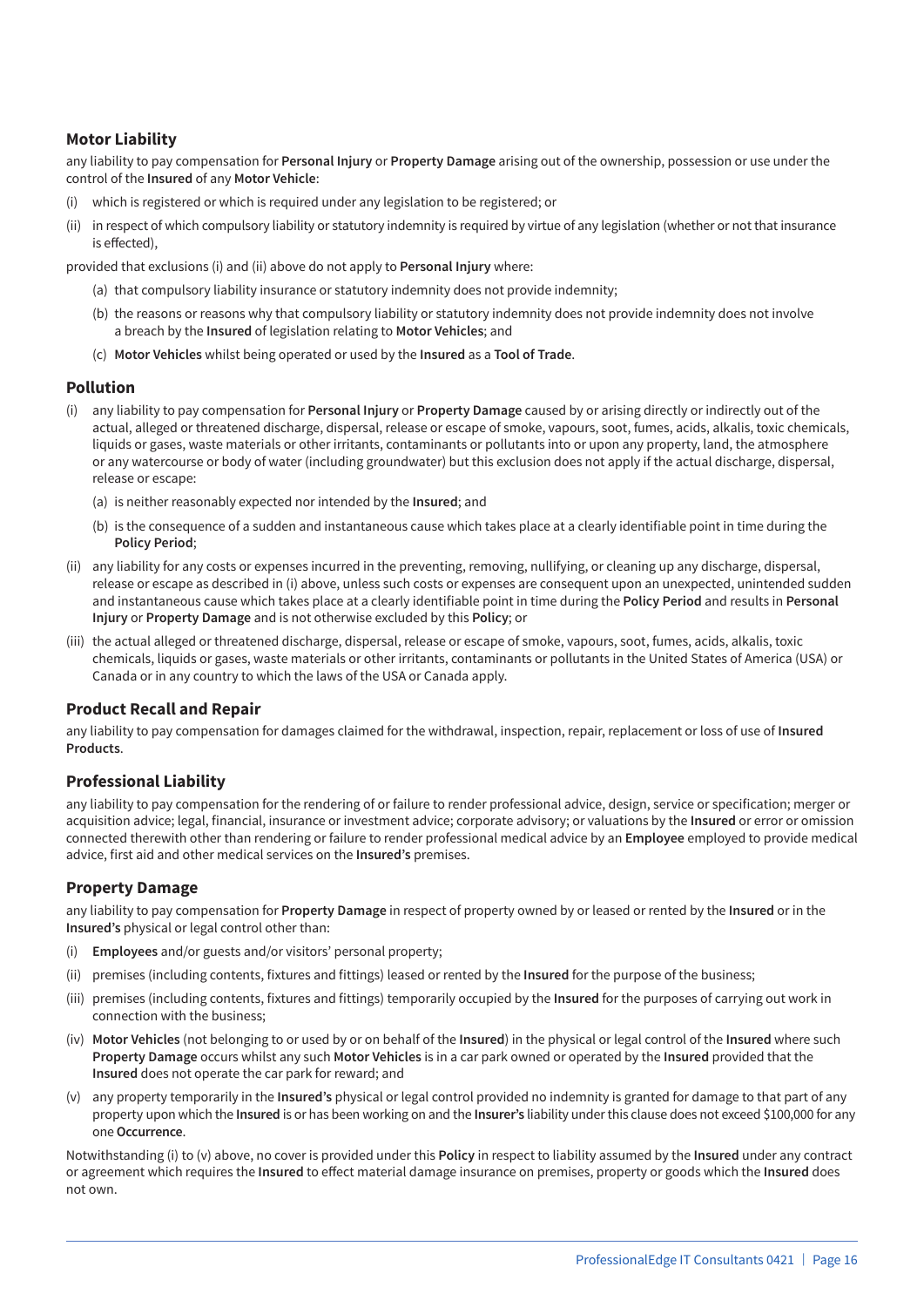#### **Silica**

any liability directly or indirectly caused by or alleged to be caused by or contributed to, in whole or in part, by or arising out of the presence, ingestion, inhalation or absorption of or exposure to silica products, silica fibers, silica dust or silica in any form, or to any obligation of the **Insured** to indemnify any party because of **Personal Injury** or **Property Damage** arising out of the presence, ingestion, inhalation or absorption of or exposure to silica products, silica fibers, silica dust or silica in any form.

### 3.3 Exclusions applicable to Section 1 – Professional Indemnity and Section 2 – Public Liability

The **Insurer** shall not be liable to make any payment under this **Policy** arising out of, based upon or attributable to:

#### **Intentional Acts**

any deliberate, intentional, reckless or wilful conduct.

#### **Misdeeds**

any act which a court, official tribunal or arbitrator finds, or which an **Insured** admits, to be a criminal, dishonest or fraudulent act; and in such event, the **Insurer** shall be reimbursed for all loss paid in connection with such **Claim** or **Occurrence**; provided, however, that this exclusion shall not apply to the *"Fraud/Dishonesty"* Standard Extension or the *"Fidelity"* Optional Extension.

#### **Nuclear and Radioactive Contamination**

- (i) any ionizing radiations or contamination by radioactivity from any nuclear fuel or from any nuclear waste from the combustion of nuclear fuel; or
- (ii) the radioactive, toxic, explosive or hazardous properties of any nuclear assembly or nuclear component thereof.

For the purpose of this exclusion combustion shall include any self-sustaining process of nuclear fission.

#### **Patents/Trade Secrets**

any breach of any license concerning infringement of or misappropriation of patents or **Trade Secrets**.

#### **Trade Debts**

- (i) any trading debt incurred by an **Insured**; or
- (ii) any guarantee given by an **Insured** for a debt.

#### **War/Terrorism**

arising out of, based upon or attributable to any war (declared or otherwise), terrorism, warlike, military, terrorist or guerrilla activity, sabotage, force of arms, hostilities (declared or undeclared), rebellion, revolution, civil disorder, insurrection, usurped power, confiscation, nationalisation or destruction of or damage to property by or under the order of, any governmental, public or local authority or any other political or terrorist organisation.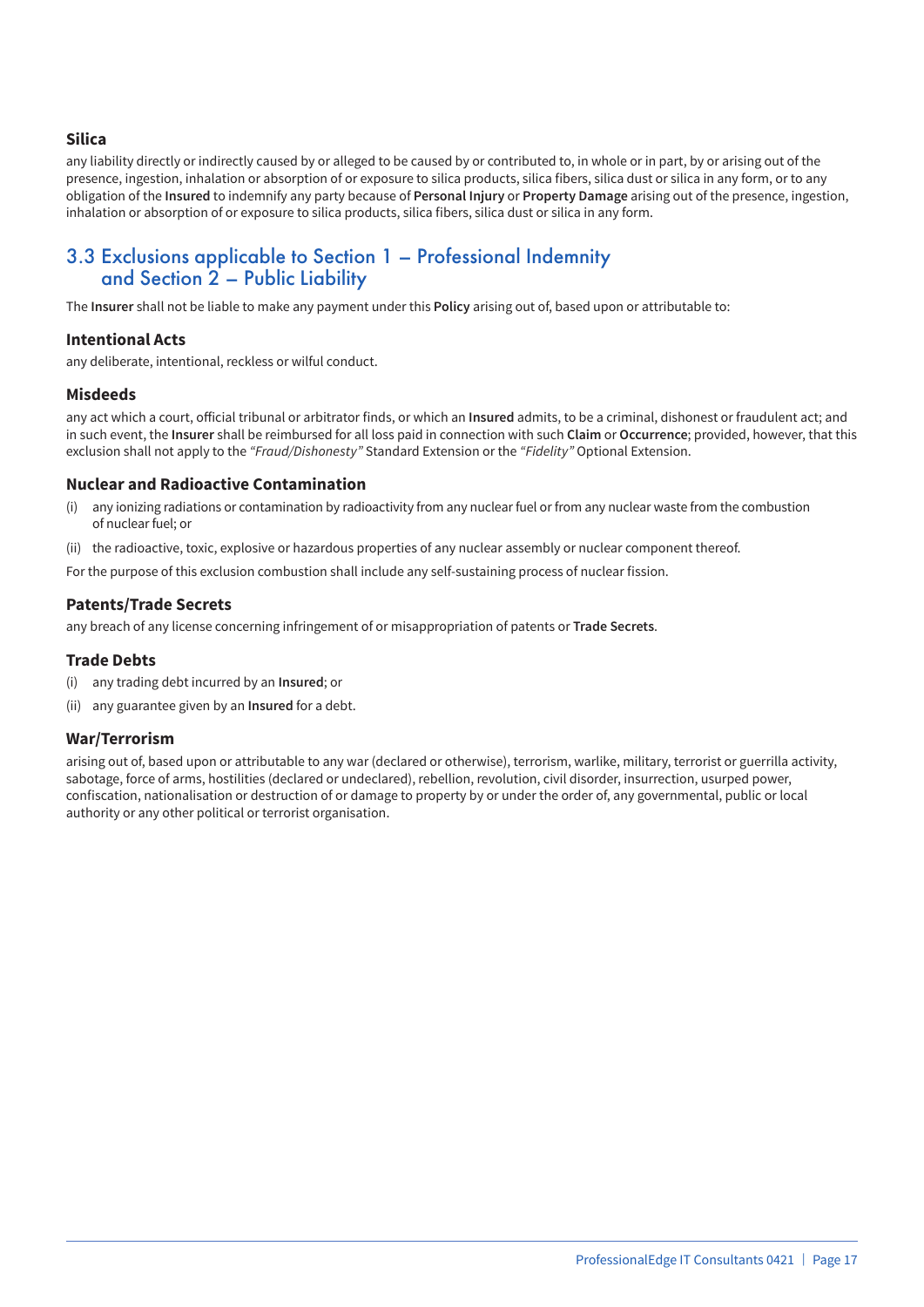## Section 4 – Claims Conditions

#### **Insurer's Response**

The **Insurer** shall:

- (i) acknowledge receipt of any correspondence under the '*Claims Conditions Notification of Claims, Occurrences and Direct Financial Losses'* within two (2) business days; and
- (ii) request any further material it reasonably requires to make its coverage determination within a reasonable time after receipt of the correspondence; and
- (iii) promptly advise the **Insured** of any additional investigation or material it reasonably requires; and
- (iv) within a reasonable time after receipt of all further material referred to in (ii) and (iii); and at the request of the **Insured**, the **Insurer** shall confirm their preparedness to advance any costs and expenses payable under this **Policy** as provided in (vi) below, except to the extent that indemnity has been denied; and
- (v) confirm the assumption of the defence of a **Claim** to the **Insured** in writing within a reasonable time as outlined under *'Defence & Settlement – Defence/Settlement'*; and
- (vi) advance all **Defence Costs** and payment of all other costs and expenses payable under this **Policy**, within a reasonable time after sufficiently detailed invoices for those costs are received and accepted for payment by the **Insurer**.

The timelines herein are premised upon the **Insured** providing notification within ten (10) business days in accordance with *'Claims Conditions – Notification of Claims, Occurrences and Direct Financial Losses'* so as to allow the **Insurer** to participate fully as outlined in *'Defence & Settlement – Defence/Settlement.'* The **Insured** may agree to extend these timelines at the request of the **Insurer**, and such agreement is not to be unreasonably withheld.

#### **Notification of Claims, Occurrences and Direct Financial Losses**

The **Insured** shall, as a condition precedent to the obligations of the **Insurer** under this **Policy**, give written notice to the **Insurer** as soon as practicable and during the **Policy Period** of any:

- (i) **Occurrence**, claim, writ, summons, impending proceedings, impending prosecution or inquest;
- (ii) **Claim** first made against the **Insured**;
- (iii) **Direct Financial Loss**; or
- (iv) matter under an extension.

All notifications must be in writing and reference the Policy Number, and addressed as required in the *"Claims Notice"* Item on the Schedule.

If the **Insured** notifies a **Direct Financial Loss** to the **Insurer**, the **Insured** must also, as soon as practicable, provide the **Insurer** with:

- (i) affirmative proof of the **Direct Financial Loss**; and
- (ii) all requested information and documents and co-operation in all matters pertaining to the **Direct Financial Loss**.

#### **Other Insurance**

This **Policy** shall always apply excess over any other insurance ("Other Insurance") that the **Insured** has a right to recover from and which is specified in the Other Insurance List in the Schedule to this **Policy**. This includes the renewal or replacement of such "Other Insurance" during the **Policy Period**.

The **Policyholder** shall notify the **Insurer** of any changes to "Other Insurance" in place. The **Policyholder** agrees to notify the **Insurer** of "Other Insurance" within 14 days of inception of the **Policy** or of any amendments to existing "Other Insurance" at its earliest convenience.

#### **Related Claims**

If notice of a **Claim** or loss insured by this **Policy** is given to the **Insurer** pursuant to the terms and conditions of this **Policy**, then:

- (i) any subsequent **Claim** or loss insured by this **Policy** alleging, arising out of, based upon or attributable to the facts alleged in that previously notified **Claim** or loss insured by this **Policy**; and
- (ii) any subsequent **Claim** or loss insured by this **Policy** which is the same as or related to any act or omission alleged in that previously notified **Claim** or loss insured by this **Policy**,

shall be considered made against the **Insured** and reported to the **Insurer** at the time notice was first given.

Any **Claim**, **Claims** or losses insured by this **Policy** arising out of, based upon or attributable to:

- (i) the same cause; or
- (ii) a single act or omission; or
- (iii) a series of continuous, repeated or related acts or omissions,

shall be considered a single **Claim** or loss for the purposes of this **Policy**.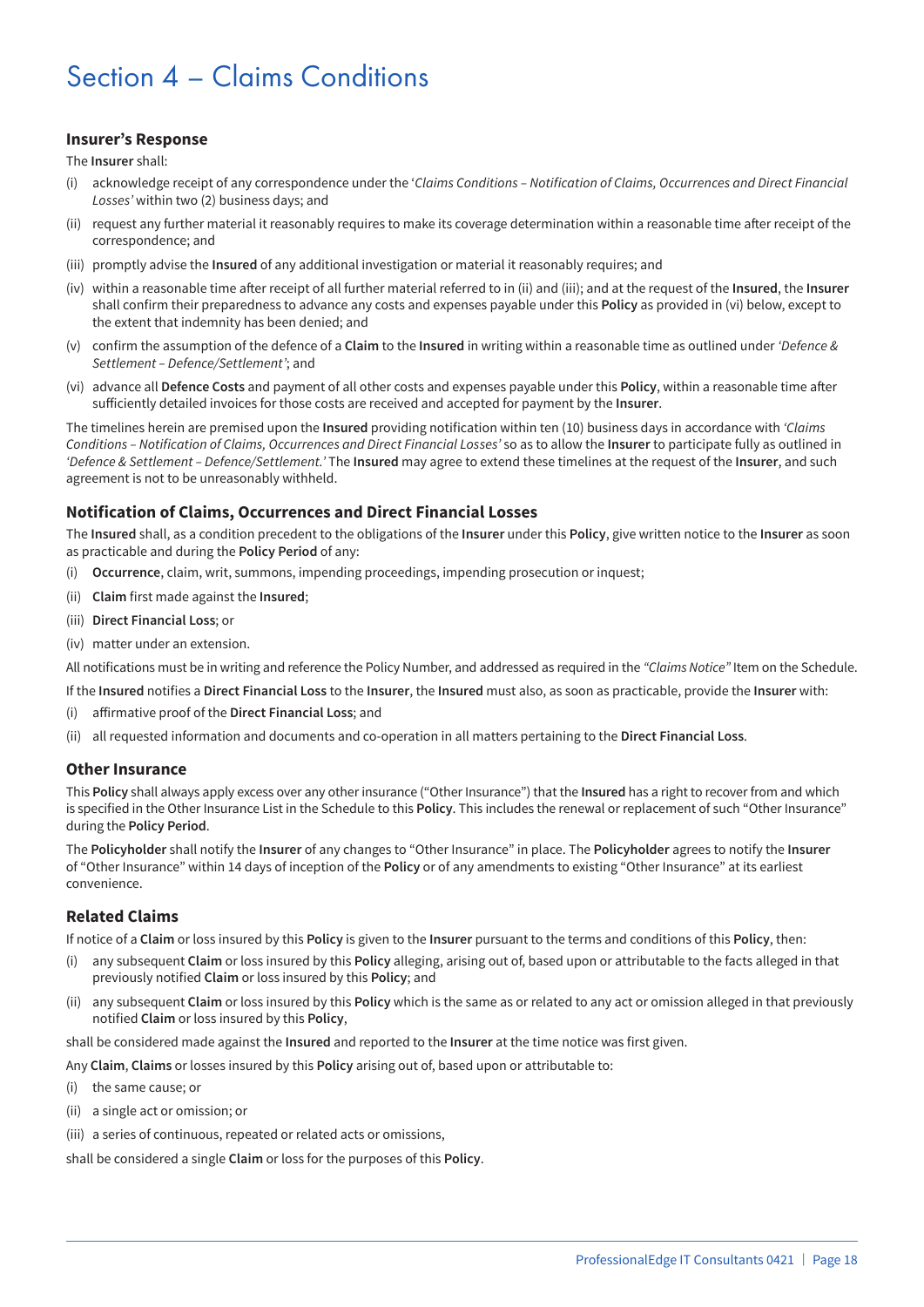#### **Related Dishonest Acts**

Any **Direct Financial Loss** resulting from a series of continuous, repeated or related **Dishonest Acts** shall be considered a single **Direct Financial Loss**.

#### **Related Occurrences**

All **Personal Injury** and **Property Damage** arising out of continuous or repeated exposure to substantially the same general conditions will be construed as arising out of one single **Occurrence** for the purposes of Section 2 – Public Liability of this **Policy**.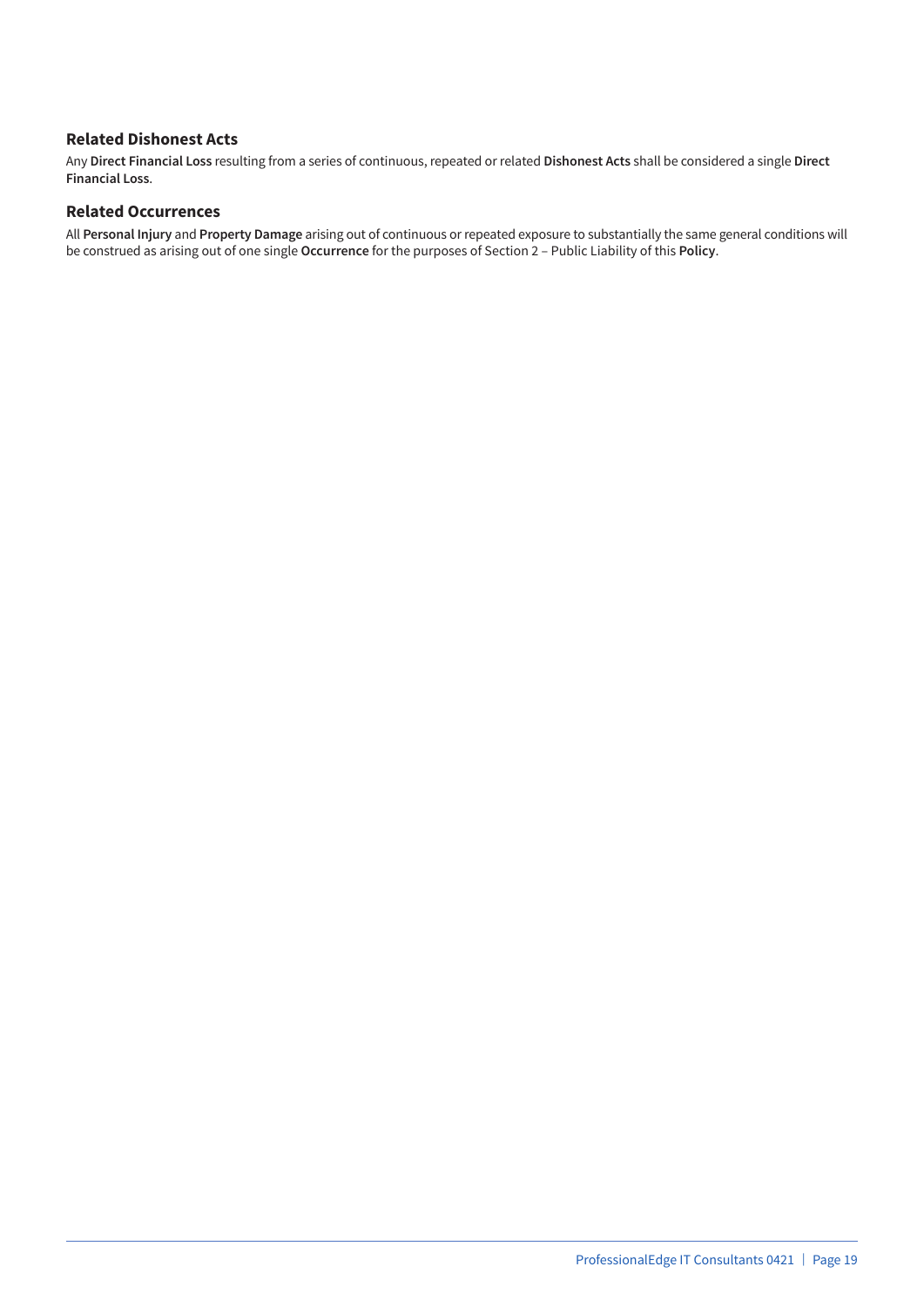## Section 5 – Defence & Settlement

#### **Allocation**

Where any **Claim** or **Occurrence** which arises from both covered matters and matters not covered by this **Policy**, the **Insurer's** liability under this **Policy** is limited to the proportion of the **Claim** or loss arising from an **Occurrence** which represents a fair and equitable allocation between each **Insured** and the **Insurer**, taking into account the relative legal and financial exposures attributable to covered matters and matters not covered under this **Policy**.

#### **Allocation Disputes**

If the parties are unable to agree on the fair and equitable allocation between covered matters and not covered matters, then this is to be referred for determination by an independent **Senior Lawyer**. The **Senior Lawyer** is to determine the fair and equitable allocation as an expert, not as an arbitrator.

The **Policyholder** (or its designee) and the **Insurer** may make submissions to the **Senior Lawyer**. The **Senior Lawyer** is to take account of the parties' submissions, but the **Senior Lawyer** is not to be fettered by such submissions and is to determine the fair and equitable allocation in accordance with his or her own judgment and opinion. The **Senior Lawyer's** determination shall be final and binding. The costs of the **Senior Lawyer's** determination are to be borne by the **Insurer**.

For so long as the amounts to be paid under the **Policy** remains un-agreed and undetermined, the **Insurer** shall pay the proportion which it considers represents a fair and equitable allocation. The fair and equitable allocation finally agreed or determined shall be applied retrospectively to any amounts incurred prior to agreement or determination.

#### **Cooperation**

The **Insured** will at their own cost:

- (i) render all reasonable assistance to the **Insurer** and co-operate in the defence of any **Claim** or any other claim, writ, summons, impending proceedings, impending prosecution or inquest arising directly from an **Occurrence** and the assertion of indemnification and contribution rights;
- (ii) use due diligence and do and concur in doing all things reasonably practicable to avoid or diminish any **Claim** under this **Policy** or any other claim, writ, summons, impending proceedings, impending prosecution or inquest arising directly from an **Occurrence**;
- (iii) give such information and assistance to the **Insurer** as the **Insurer** may reasonably require to enable it to investigate any **Claim** or any other claim, writ, summons, impending proceedings, impending prosecution or inquest arising directly from an **Occurrence** or determine the **Insurer's** liability under this **Policy**;
- (iv) use its best endeavours to preserve any property, products, appliances, plant or other things which might prove necessary or useful by way of evidence in connection with any **Claim** or any other claim, writ, summons, impending proceedings, impending prosecution or inquest and, so far as may be reasonably practicable, no alteration or repair shall be effected without the **Insurer's** consent until the **Insurer** has had the opportunity of inspection; and
- (v) take all reasonable steps to prevent other **Personal Injury** or **Property Damage** arising out of the same or similar conditions.

#### **Defence/Settlement**

The **Insurer** does not assume any duty to defend, and the **Insured** shall defend and contest any **Claim**, or any other claim, writ, summons, impending proceedings, impending prosecution or inquest arising directly from an **Occurrence**, made against them unless the **Insurer**, in its sole and absolute discretion, elects in writing to take over and conduct the defence and settlement of any **Claim** or any other claim, writ, summons, impending proceedings, impending prosecution or inquest arising directly from an **Occurrence**. If the **Insurer** does not so elect, it shall be entitled, but not required, to participate fully in such defence and the negotiation of any settlement that involves or appears reasonably likely to involve the **Insurer**. The **Insurer** has the right at any time after notification of a **Claim**, or any other claim, writ, summons, impending proceedings, impending prosecution or inquest arising directly from an **Occurrence**, to make a payment to the **Insured** of the unpaid balance of the **Limit of Liability**, and upon making such payment, all obligations of the **Insurer** to the **Insured** under this **Policy**, including, if any, those relating to defence, shall cease.

In the event that payment is made under the *"Advanced Defence Costs"* Insurance Cover, and it is determined that such **Insured** is not entitled to such payment under this **Policy**, each **Insured** will repay the **Defence Cost** to the **Insurer** for such amounts paid.

#### **Insurer's Consent**

As a condition precedent to cover under this **Policy**, no **Insured** shall admit or assume any liability, enter into any settlement agreement, consent to any judgment, or incur any **Defence Costs** without the prior written consent of the **Insurer**. Only those settlements, judgments and **Defence Costs** consented to by the **Insurer**, and judgments resulting from **Claims** defended in accordance with this **Policy**, shall be recoverable under this **Policy**.

Notwithstanding anything to the contrary, whenever the **Insurer's** consent is required under this **Policy**, whether as a precondition or otherwise, the **Insurer** will not unreasonably withhold or delay giving such consent.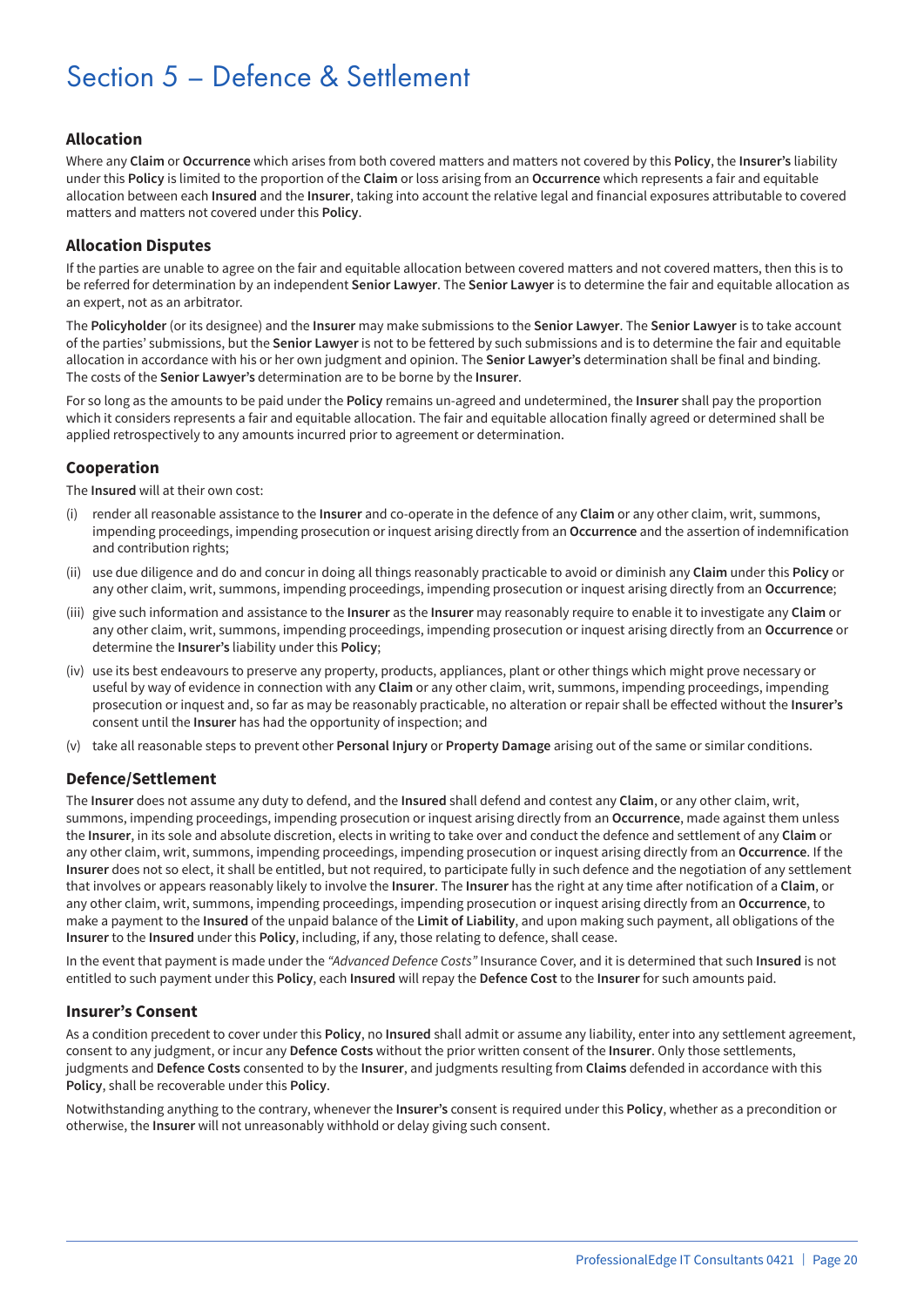#### **Direct Financial Loss Mitigation**

As soon as the **Insured Discovers** a **Direct Financial Loss** involving an identified **Employee**, the **Insured** must immediately take all necessary steps to prevent any additional **Direct Financial Loss** being caused by the same identified **Employee**. Any further **Direct Financial Loss** caused by the same **Employee** after the date of **Discovery** will not be covered by this **Policy**.

#### **Insured's Consent**

The **Insurer** may make any settlement of any **Claim** it deems expedient with respect to any **Insured**, subject to such **Insured's** written consent. If any **Insured** withholds consent to such settlement, the **Insurer's** liability on account of such **Claim** or **Occurrence** shall not exceed the amount for which the **Insurer** could have settled such **Claim** or **Occurrence**, plus **Defence Costs** incurred as of the date such settlement was proposed in writing by the **Insurer**, less coinsurance (if any) and the applicable **Retention**.

#### **Reasonable Care**

The **Insured** shall:

- (i) take all reasonable precautions to:
	- (a) prevent **Personal Injury** or **Property Damage**; and
	- (b) comply and ensure that the **Insured's Employees** and agents comply with all Statutory Obligations, By-Laws or Regulations imposed by any Public Authority in respect thereof for the safety of persons and property.

#### **Cross Liability**

In respect of Section 2 – Public Liability only, where more than one party comprises the **Insured** each of the parties shall be considered as a separate and distinct unit and the word **Insured** shall be considered as applying to each party in the same manner as if a separate policy had been issued to each of the said parties provided that nothing in this clause shall result in the increase of the **Limit of liability** under this **Policy** in respect of any **Occurrence**.

#### **Inspection**

The **Insurer** shall be permitted but not obligated to inspect the **Insured's** property and operations at any time. Neither the **Insurers'** right to make inspections nor the making thereof nor any report thereon shall constitute an undertaking on behalf of or for the benefit of the **Insured** or others, to determine or warrant that such property or operations are safe. The **Insurer** may examine and audit the **Insured's** books and records at any time during the **Policy Period** and extensions thereof and within three (3) years after the final termination of this **Policy**, as far as they relate to the subject matter insured.

#### **Subrogation**

If any payment is to be made under this **Policy** in respect of a **Claim**, **Occurrence** or other claim, writ, summons, impending proceedings, impending prosecution or inquest or other loss insured by this **Policy**, the **Insurer** shall be subrogated to all rights of recovery of the **Insured** whether or not payment has in fact been made and whether or not the **Insured** has been fully compensated for its actual loss. The **Insurer** shall be entitled to pursue and enforce such rights in the name of the **Insured** who, at its own cost, shall provide the **Insurer** with all reasonable assistance and co-operation in doing so, including but not limited to the execution of any necessary instruments and papers. The **Insured** shall do nothing to prejudice these rights. Any amount recovered in excess of the **Insurer's** total payment shall be restored to the **Insured** less the cost to the **Insurer** of such recovery.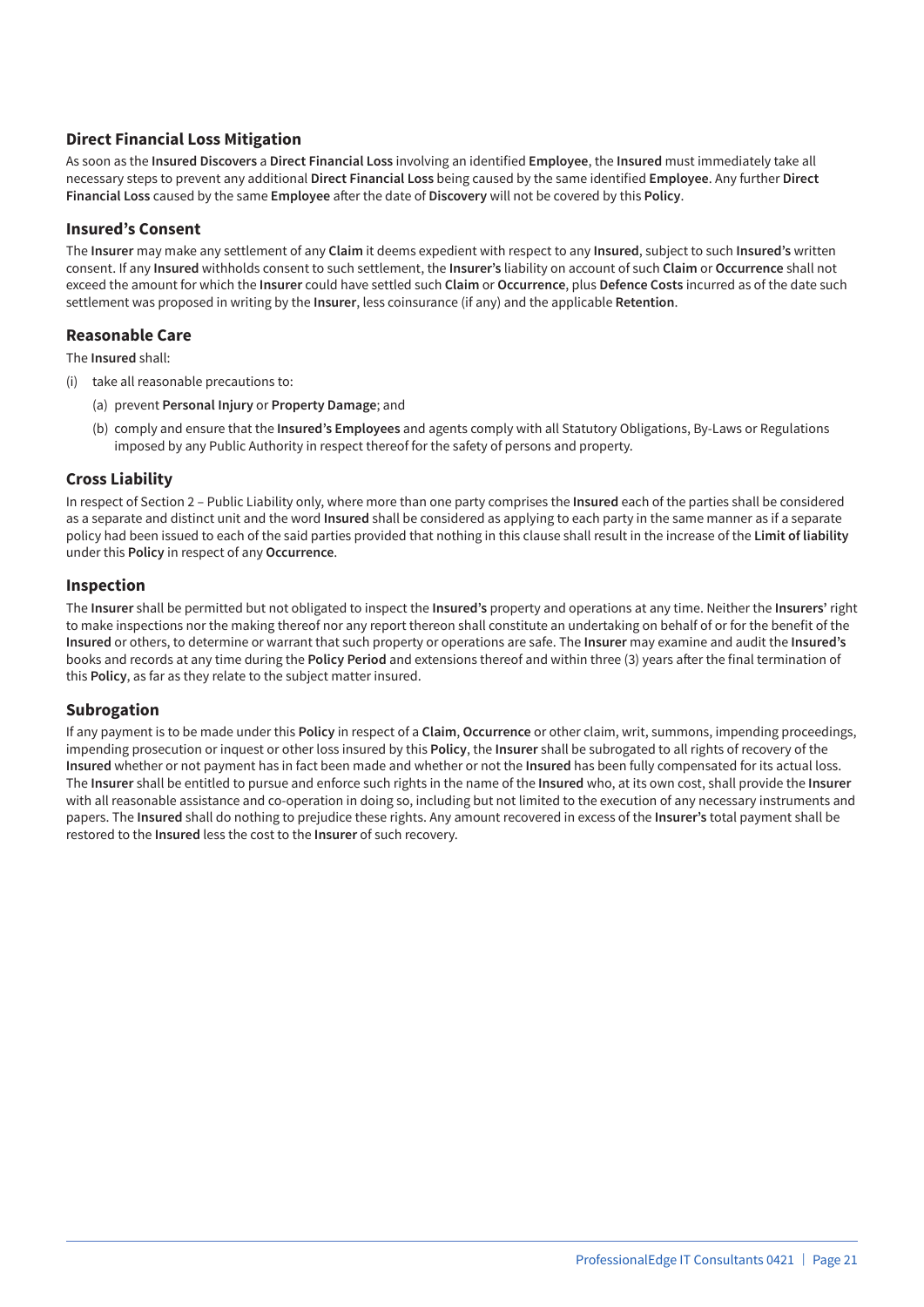## Section 6 – Limit & Retention

## Limit of Liability

#### **Section 1 – Professional Indemnity**

The total amount payable by the **Insurer** for a single **Claim** or loss (as specified in the *"Related Claims"* Condition) or **Direct Financial Loss** (as specified in the *"Related Dishonest Acts"* Condition) shall not exceed the Limit of Liability (any one **Claim**). The total amount payable by the **Insurer** under Section 1 – Professional Indemnity of this **Policy** shall not exceed the **Limit of Liability** (Aggregate).

The **Limit of Liability** is inclusive of **Defence Costs**, except where the amount of a single covered **Claim** exceeds the **Limit of Liability** (any one **Claim**), in which case the **Insurer** will cover **Defence Costs** in addition to the **Limit of Liability** up to the proportion that the **Limit of Liability** (any one **Claim**) bears to the total amount paid to dispose of the **Claim**.

The **Limit of Liability** (any one **Claim**) and the **Limit of Liability** (Aggregate) for the period provided in the *"Extended Reporting Period"* Extension are part of, and not in addition to, the **Limit of Liability** (any one **Claim**) and the **Limit of Liability** (Aggregate) for the **Policy Period**. Each Sublimit of Liability and Extension in Section 1 – Professional Indemnity of this **Policy** is part of the **Limit of Liability** (Aggregate) applicable to Section 1 – Professional Indemnity of this **Policy** and is not payable in addition to such **Limit of Liability** (Aggregate).

#### **Section 2 – Public Liability**

The total amount payable by the **Insurer** for a single **Occurrence** (as specified in the *"Related Occurrences"* Condition) shall not exceed the **Limit of Liability** (any one **Occurrence**).

Except where otherwise stated, the **Insurer** will pay Supplementary Payments in addition to the **Limit of Liability**. In the event that the total **Damages** resulting from a single covered **Occurrence** exceeds the **Limit of Liability** (any one **Occurrence**), then the **Insurer** will cover parts (i) to (v) of the Supplementary Payments in addition to the **Limit of Liability** (any one **Occurrence**) up to the proportion that the **Limit of Liability** (any one **Occurrence**) bears to the total amount paid to dispose of the claim arising from the **Occurrence**.

However, the **Limit of Liability** in respect of **Occurrences** in the United States of America or Canada or any of their territories or possessions will be inclusive of Supplementary Payments.

### General

The inclusion of more than one **Insured** under this **Policy** does not operate to increase the total amount payable by the **Insurer** under any Section of this **Policy**.

### Retention

#### **Section 1 – Professional Indemnity**

The **Insurer** shall only pay for the amount of any **Claim** or other loss insured under Section 1 – Professional Indemnity of this **Policy** which is in excess of the **Retention** applicable to Section 1 – Professional Indemnity of this **Policy**. A single **Retention** shall apply to a single **Claim** or loss (as specified in the *"Related Claims"* Condition) or **Direct Financial Loss** (as specified in the *"Related Dishonest Acts"* Condition). The **Retention** is to be borne by the **Insured** and shall remain uninsured.

For Section 1 – Professional Indemnity of the **Policy** only, the **Retention** is exclusive of **Defence Costs**.

#### **Section 2 – Public Liability**

The **Insurer** shall only pay for any **Damages** and amounts insured under the *"Supplementary Payments"* Insurance Cover which are in excess of the **Retention** applicable to Section 2 – Public Liability of this **Policy**. A single **Retention** shall apply to **Damages** and amounts insured under the *"Supplementary Payments"* Insurance Cover arising from a single **Occurrence** (as specified in the *"Related Occurrences"* Conditions). The **Retention** is to be borne by the **Insured** and shall remain uninsured.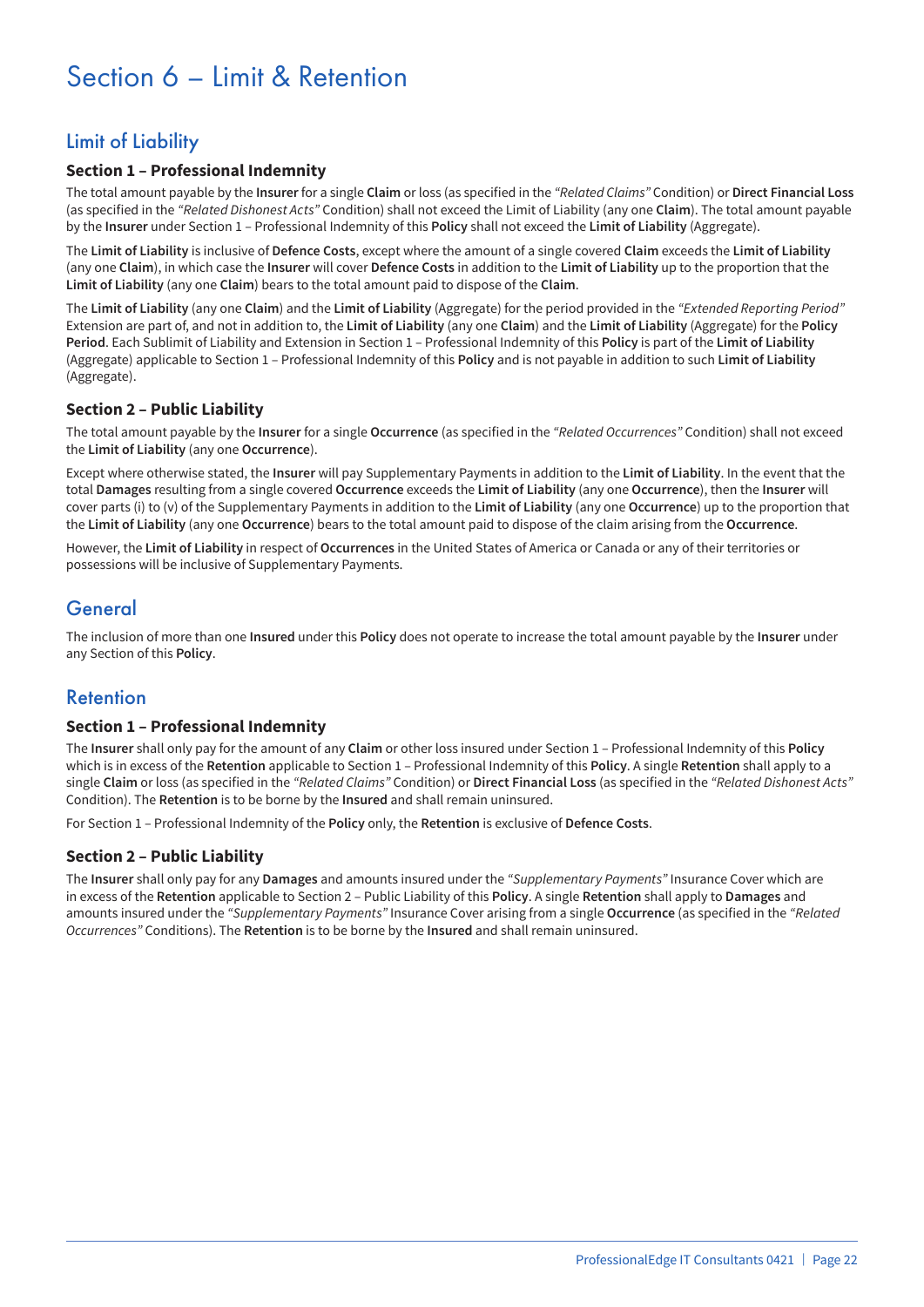## Section 7 – General Provisions

#### **Administration**

The **Policyholder** has acted and shall act on behalf of each and every **Insured** with respect to:

- (i) negotiating terms and conditions of, binding and amending cover;
- (ii) exercising rights of **Insureds**;
- (iii) notices;
- (iv) premiums;
- (v) endorsements;
- (vi) dispute resolution;
- (vii) claims management and consent to defence/settlement; and
- (viii) payments to any **Insured**.

#### **Alteration of Risk**

The **Insured** must provide the **Insurer** with immediate written notice of:

- (i) every change which materially varies any of the facts or circumstances existing at the commencement of this **Policy** that comes to the **Insured's** knowledge, which will also be deemed to include the knowledge of any person whose knowledge would in law be the **Insured's** knowledge; and
- (ii) if the **Insured** does not provide such notification before the happening of a **Claim** or an **Occurrence** giving rise to a claim under this **Policy** then, subject to the *Insurance Contracts Act 1984* (Cth), the **Insurer** may refuse to pay a claim, either in whole or in part.

#### **Assignment**

This **Policy** and any rights under or in respect of it cannot be assigned without the prior written consent of the **Insurer**.

#### **Cancellation**

This **Policy** may be cancelled by the **Policyholder** at any time by providing written notice to the **Insurer**. Where no **Claims**, or, pursuant to section 40(3) of the *Insurance Contracts Act 1984*, circumstances that might give rise to a **Claim**, have been notified to the **Insurer** and no liability is incurred by the **Insurer** to make a payment under the policy arising from such **Claim** or circumstance, the **Policyholder** shall be entitled to a refund of the *pro rata* proportion of the premium for the unexpired **Policy Period**.

This **Policy** may be cancelled by the **Insurer** as prescribed by the *Insurance Contracts Act 1984* (Cth).

#### **Insurance Arranged By Principal**

For Section 2 – Public Liability of this **Policy** only, If the **Insured** enters into an agreement with any other party (who for the purpose of this clause is called the *"Principal"*) pursuant to which the Principal has agreed to provide a policy of insurance which is intended to indemnify the **Insured** for any loss or liability arising out of the performance of the said agreement then the **Insurer** will (subject to the terms and conditions of this **Policy**) only indemnify the **Insured** for loss or liability not covered by the policy of insurance provided by the Principal.

#### **Non-Imputation & Severability**

For the purposes of determining the applicability of cover under this **Policy**:

- (i) where the **Policy** affords cover to more than one party, the failure to comply with the duty to disclosure under the *Insurance Contracts Act 1984* (Cth) or misrepresentation by any **Insured** shall not prejudice the rights of any other **Insured** to cover under this **Policy**; and
- (ii) the conduct of any one **Insured** shall not be imputed to any other **Insured**.

In the event of (i) and (ii) above, cover is only provided where the other **Insured** is innocent of and had no prior knowledge of the failure, misrepresentation or conduct.

#### **Plurals, Headings and Titles**

The descriptions in the headings and titles of this **Policy** are solely for reference and convenience and do not lend any meaning to this contract. Words and expressions in the singular shall include the plural and vice versa. In this **Policy**, words in **bold** typeface have special meaning and are defined. Words that are not specifically defined in this **Policy** have the meaning normally attributed to them.

#### **Policy Purchase**

In granting cover to the **Insured**, the **Insurer** has relied upon the material statements and particulars in the proposal together with its attachments and other information supplied. If the **Insurer** becomes entitled to avoid this **Policy** from inception or from the time of any variation in cover, the **Insurer** may at its discretion maintain this **Policy** in full force but exclude the consequences of and any **Claim**, **Direct Financial Loss** or **Occurrence** relating to any matter which ought to have been disclosed before inception or any variation in cover.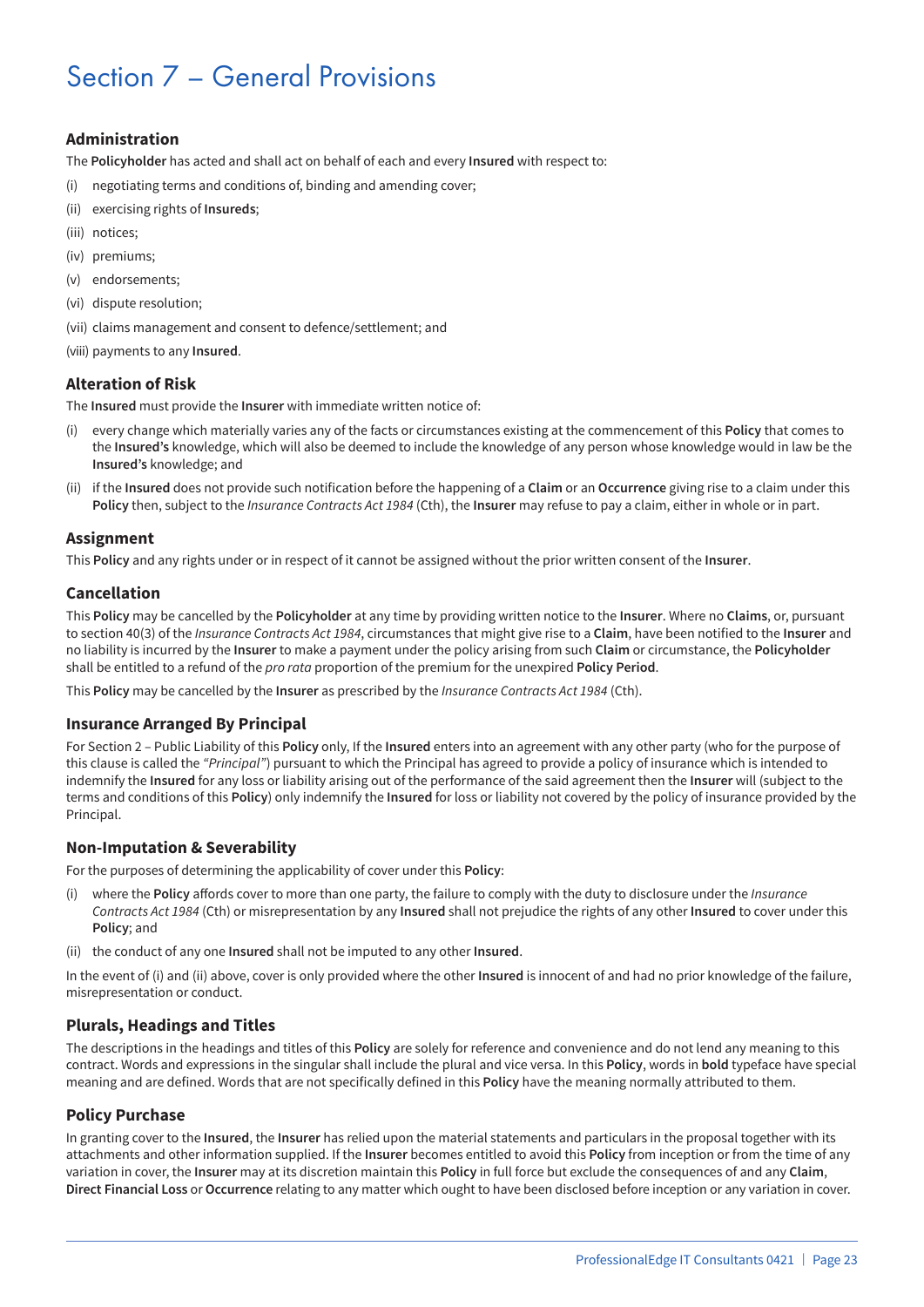#### **Run-Off Event**

If a **Run-Off Event** occurs during the **Policy Period**, Section 1 – Professional Indemnity of this **Policy** shall continue to provide cover but only as provided for in the *"Automatic Run-Off Event"* Standard Extension in Section 1 – Professional Indemnity of this **Policy**.

No cover shall be available under Section 2 – Public Liability of this **Policy** in respect any **Occurrence** occurring after the effective date of a **Run-Off Event**.

#### **Sanctions**

If, by virtue of any law or regulation which is applicable to the **Insurer**, its parent company or its ultimate controlling entity, at the inception of the **Policy** or at any time thereafter, providing coverage to the **Insured** is or would be unlawful because it breaches an applicable embargo or sanction, the **Insurer** shall provide no coverage and have no liability whatsoever nor provide any defence to the **Insured** or make any payment of defence costs or provide any form of security on behalf of the **Insured**, to the extent that it would be in breach of such embargo or sanction.

#### **Scope and Governing Law**

Where legally permissible and subject to the *"Sanctions"* General Provision and the exclusions in this **Policy**, Section 1 – Professional Indemnity of this **Policy** shall apply to any **Claim** made against any **Insured** anywhere in the world.

Where legal permissible and subject to the *"Sanctions"* General Provision and the exclusions in this **Policy**, Section 2 – Public Liability of the **Policy** shall apply in respect of **Occurrences** anywhere in the world but does not apply to or insure any liability or any other claim, writ, summons, impending proceedings, impending prosecution or inquest arising from or in respect of:

- (i) the **Business** carried on by the **Insured** at or from any premises situated outside Australia or New Zealand,
- (ii) any contract entered into by the **Insured** under the terms of which work is to be performed outside Australia or New Zealand, or
- (iii) any exports by the **Insured**, its agents or servants to the United States of America or Canada or any of their territories or possessions.

Any interpretation of this **Policy** relating to its construction, validity or operation shall be made in accordance with the laws of the Commonwealth of Australia and the State or Territory in which the **Policy** is issued and in accordance with the English text as it appears in this **Policy**. The parties will submit to the exclusive jurisdiction of the Australian courts, unless specified otherwise.

#### **Tax**

Any payment under this **Policy** shall be reduced by the amount of any input tax credit that the relevant **Insured** is entitled to.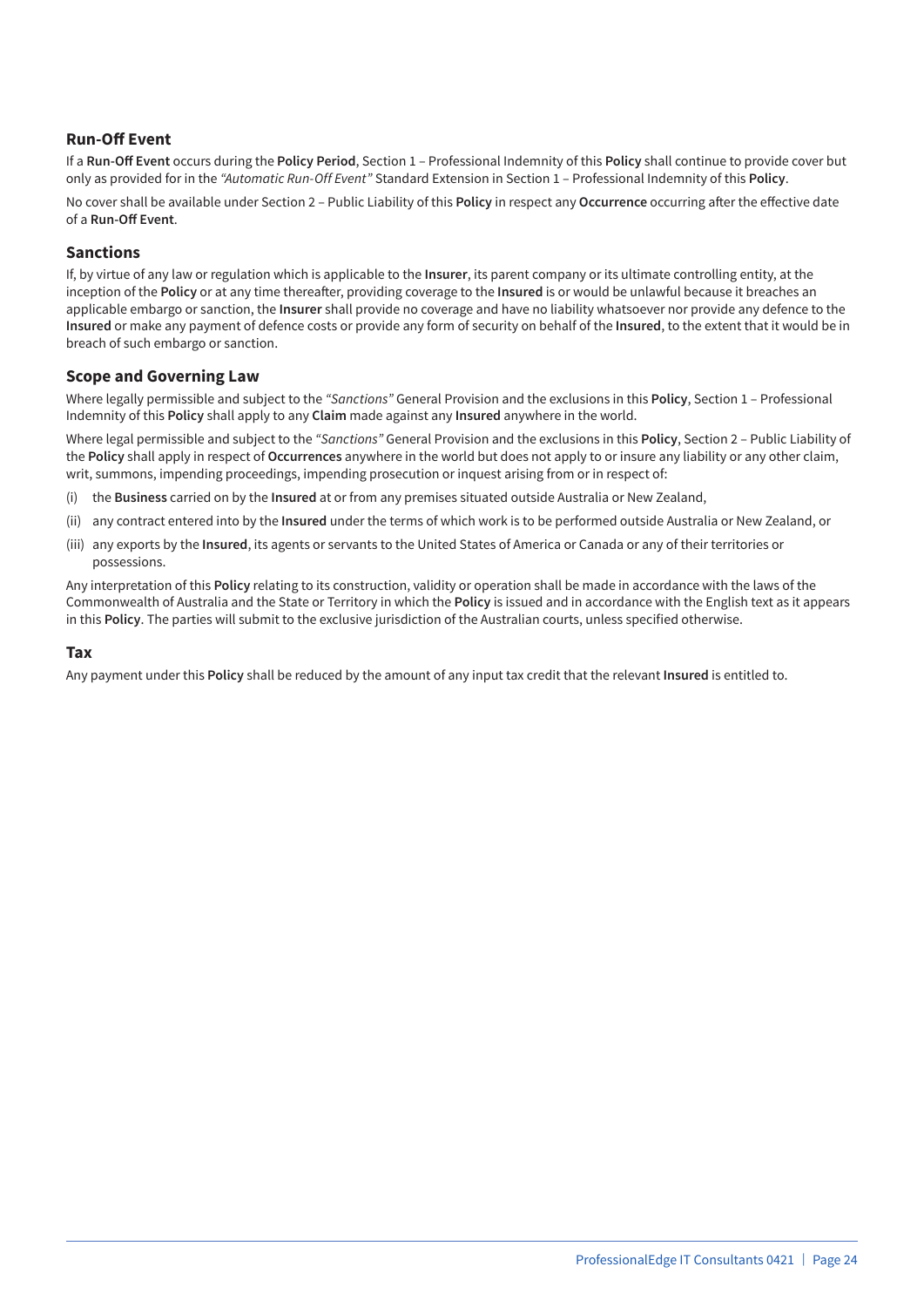## Section 8 – Definitions

#### The following Definitions shall apply to this **Policy**:

| Term(s)                      | <b>Meaning</b>                                                                                                                                                                                                                                                                                                                                                                                                                                                                                                                                                                                                                                                                                                                                                                                                                                                                                                                                                                                                                                                                                                            |
|------------------------------|---------------------------------------------------------------------------------------------------------------------------------------------------------------------------------------------------------------------------------------------------------------------------------------------------------------------------------------------------------------------------------------------------------------------------------------------------------------------------------------------------------------------------------------------------------------------------------------------------------------------------------------------------------------------------------------------------------------------------------------------------------------------------------------------------------------------------------------------------------------------------------------------------------------------------------------------------------------------------------------------------------------------------------------------------------------------------------------------------------------------------|
| <b>Advertising Liability</b> | means:<br>(i) libel, slander, defamation;<br>(ii) infringement or copyright of title or slogan;<br>(iii) piracy or unfair competition or idea misappropriation under an implied contract;<br>(iv) invasion of privacy,<br>committed or alleged to have been committed during the Policy Period in any advertisement, publicity<br>article, broadcast or telecast and arising out of the Insured's advertising activities or any advertising<br>activities conducted on behalf of the Insured, in the course of advertising the Insured Products, goods or<br>services.                                                                                                                                                                                                                                                                                                                                                                                                                                                                                                                                                    |
| Agent                        | means any natural person, company or other entity who has or had a written contract with the Policyholder<br>or any Subsidiary to provide Professional Services, but solely limited to such Professional Services for and<br>on behalf of Policyholder or any Subsidiary.                                                                                                                                                                                                                                                                                                                                                                                                                                                                                                                                                                                                                                                                                                                                                                                                                                                 |
| Aircraft                     | means any vessel, hovercraft, craft or thing designed to transport persons or property in or through the air or<br>space.                                                                                                                                                                                                                                                                                                                                                                                                                                                                                                                                                                                                                                                                                                                                                                                                                                                                                                                                                                                                 |
| <b>Bodily Injury</b>         | means physical injury, sickness, disease or death; and if arising out of the foregoing, nervous shock,<br>emotional distress, mental anguish or mental injury.                                                                                                                                                                                                                                                                                                                                                                                                                                                                                                                                                                                                                                                                                                                                                                                                                                                                                                                                                            |
| <b>Business Premises</b>     | that part of the premises owned or leased or rented by the Policyholder from which the Policyholder carries<br>on the Professional Services.                                                                                                                                                                                                                                                                                                                                                                                                                                                                                                                                                                                                                                                                                                                                                                                                                                                                                                                                                                              |
| Claim                        | means any:<br>(i) written demand; or<br>(ii) civil or administrative proceedings,<br>that seeks compensation to a Third Party first made or brought against the Insured during the Policy Period.                                                                                                                                                                                                                                                                                                                                                                                                                                                                                                                                                                                                                                                                                                                                                                                                                                                                                                                         |
| <b>Client Data</b>           | means electronically stored, digital or digitised information or media, other than Data.                                                                                                                                                                                                                                                                                                                                                                                                                                                                                                                                                                                                                                                                                                                                                                                                                                                                                                                                                                                                                                  |
| Company                      | means the Policyholder and any Subsidiary.                                                                                                                                                                                                                                                                                                                                                                                                                                                                                                                                                                                                                                                                                                                                                                                                                                                                                                                                                                                                                                                                                |
| <b>Computer Security</b>     | means hardware, software or firmware whose function or purpose is to prevent a computer attack,<br>unauthorised access, unauthorised use, disclosure of confidential or private information, or the transmission<br>of malicious code.                                                                                                                                                                                                                                                                                                                                                                                                                                                                                                                                                                                                                                                                                                                                                                                                                                                                                    |
| <b>Computer Systems</b>      | means any computer hardware, software or any components thereof that are linked together through a<br>network of two or more devices accessible through the Internet or internal network or that are connected<br>through data storage or other peripheral devices which are owned, operated, controlled or leased by the<br>Company.<br>Company's Computer System also includes:<br>any Third Party computer or electronic device (including mobile phones, tablets or computers owned or<br>(i)<br>controlled by an employee of the Company) used to access the Company's Computer System or Data<br>contained therein, but only to the extent such computer or device is used for that purpose;<br>(ii) any employee "Bring Your Own Device" used to access the Company's Computer System or Data<br>contained therein, but only to the extent such device is used for that purpose; and<br>(iii) any cloud service or other hosted computer resources, used by the Company and operated by a Third<br>Party service provider under a written contract between such a Third Party service provider and the<br>Company. |
| <b>Computer Virus</b>        | means any malicious program or code that causes loss or damage to any Technology Products and/or<br>prevents or impairs any computer system from performing and/or functioning accurately and properly.                                                                                                                                                                                                                                                                                                                                                                                                                                                                                                                                                                                                                                                                                                                                                                                                                                                                                                                   |
| <b>Continuity Date</b>       | means, where and if the Insured has had Continuous Cover, the date at which Continuous Cover<br>commenced or the date specified as the Continuity Date in the Policy Schedule, whichever is the earlier.                                                                                                                                                                                                                                                                                                                                                                                                                                                                                                                                                                                                                                                                                                                                                                                                                                                                                                                  |
| <b>Continuous Cover</b>      | where the Insured has maintained continuous professional indemnity insurance in respect of the Professional<br>Services, unbroken for successive periods and without interruption until the inception of this policy.                                                                                                                                                                                                                                                                                                                                                                                                                                                                                                                                                                                                                                                                                                                                                                                                                                                                                                     |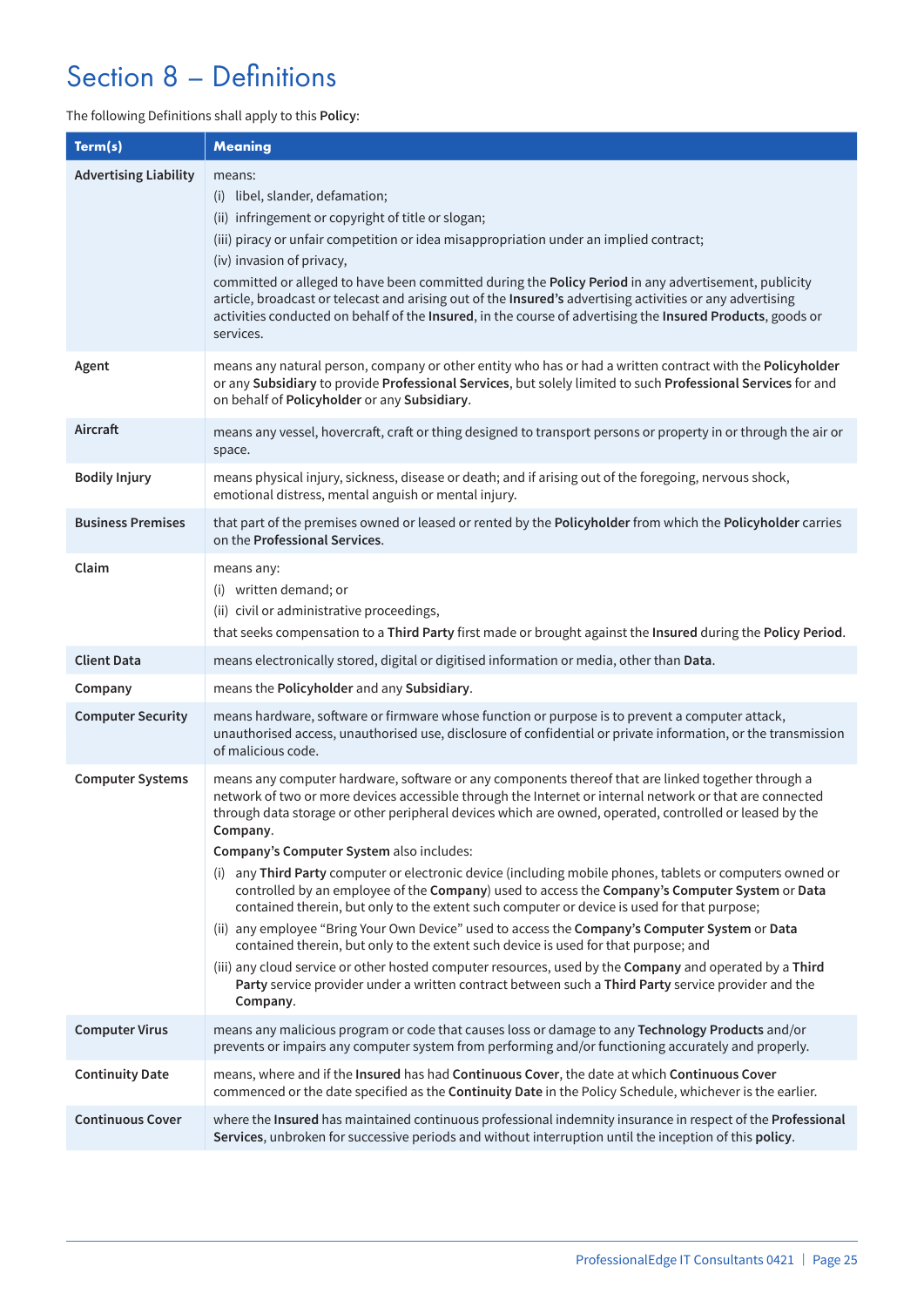| Term(s)                                         | <b>Meaning</b>                                                                                                                                                                                                                                                                                                                                                                                                                                                                                                                                                                                                                                                                                                                                                                                                                                                                                                                                                                                                 |
|-------------------------------------------------|----------------------------------------------------------------------------------------------------------------------------------------------------------------------------------------------------------------------------------------------------------------------------------------------------------------------------------------------------------------------------------------------------------------------------------------------------------------------------------------------------------------------------------------------------------------------------------------------------------------------------------------------------------------------------------------------------------------------------------------------------------------------------------------------------------------------------------------------------------------------------------------------------------------------------------------------------------------------------------------------------------------|
| <b>Damages</b>                                  | means any amount that an Insured shall be legally liable to pay as compensation to a Third Party in respect<br>of judgments rendered against an Insured, or for settlements which conform with the consent requirements<br>set out in the "Claims" Conditions.                                                                                                                                                                                                                                                                                                                                                                                                                                                                                                                                                                                                                                                                                                                                                 |
| Data                                            | means any electronically stored digital or digitised information or media stored on the Company's Computer<br>System or, an Outside Service Provider Computer System.                                                                                                                                                                                                                                                                                                                                                                                                                                                                                                                                                                                                                                                                                                                                                                                                                                          |
| <b>Defence Costs</b>                            | means reasonable fees, costs and expenses incurred by or on behalf of the Insured in the investigation,<br>defence, adjustment, settlement or appeal of any Claim or of any other claim, writ, summons, impending<br>proceedings, impending prosecution or inquest arising directly from an Occurrence. "Defence Costs" shall<br>not mean any internal or overhead expenses of any Insured or the costs of any Insured's time.                                                                                                                                                                                                                                                                                                                                                                                                                                                                                                                                                                                 |
| <b>Direct Financial Loss</b>                    | means direct financial loss caused by the loss of any currency, coins, bank notes, bullion, cheques, travellers'<br>cheques, money orders, postal orders, precious metals, stamps, coupons or Securities owned by the<br>Policyholder or any Subsidiary.<br>"Direct Financial Loss" does not include: (i) cryptocurrency, wages, salaries or other remuneration or<br>benefits paid by the Policyholder or any Subsidiary to its Employees, partners, principals or directors; (ii)<br>complete or partial non-payment or default under any credit arrangement; or (iii) any costs, fees or other<br>expenses incurred by the Insured in prosecuting or defending any demand, claim or legal proceeding<br>resulting from a Direct Financial Loss which is covered under this Policy.                                                                                                                                                                                                                          |
| <b>Dishonest Act</b>                            | means any fraudulent or dishonest act committed by an Employee other than a volunteer (acting alone or<br>in collusion with others) with the principal intent to cause the Policyholder or any Subsidiary to sustain a<br>Direct Financial Loss and results in the Employee making an improper financial gain for themselves or for<br>any other individual or entity intended by the Employee to receive such gain.                                                                                                                                                                                                                                                                                                                                                                                                                                                                                                                                                                                           |
| Discovered,<br>Discovers or<br><b>Discovery</b> | means when any of the Policyholder's, or a Subsidiary's partners, principals, directors, officers, departmental<br>seniors, senior managers or equivalent (who are not in collusion with an Employee who has or is attempting<br>to commit a Dishonest Act) first becomes aware of any facts which would cause a reasonable person to<br>assume that a Direct Financial Loss which may be covered under this Policy has been or is likely to be<br>incurred, even though the exact amount or details of the Direct Financial Loss are not known at the time the<br>person first became aware of such facts. The first Discovery constitutes Discovery by each and every Insured.                                                                                                                                                                                                                                                                                                                               |
| <b>Documents</b>                                | means all documents of any nature whatsoever including computer record and electronic or digitised data;<br>but does not include any currency, negotiable instruments or records thereof.                                                                                                                                                                                                                                                                                                                                                                                                                                                                                                                                                                                                                                                                                                                                                                                                                      |
| Employee                                        | For Section 1 - Professional Indemnity only means any:<br>(i) natural person, other than a director partner or principal, who is or has been expressly engaged as an<br>employee under a contract of employment with the Policyholder or any Subsidiary; and<br>(ii) contractor or consultant who:<br>(a) has a written contract with the Policyholder or Subsidiary to perform Professional Services solely for<br>and on behalf of an Insured;<br>(b) a deemed worker under the workers compensation laws of the Commonwealth of Australia or State<br>or Territory in which the contractor or consultant is performing Professional Services on behalf of any<br>Policyholder or Subsidiary; and<br>(c) volunteer solely under the direction and direct supervision of the Policyholder or any Subsidiary.<br>For Section 2 - Public Liability only means any natural person who is or has been expressly engaged as an<br>employee under a contract of employment with the Policyholder or any Subsidiary. |
| Family                                          | means any parent or dependant, child, sibling, spouse or partner of an Insured.                                                                                                                                                                                                                                                                                                                                                                                                                                                                                                                                                                                                                                                                                                                                                                                                                                                                                                                                |
| Fraud/Dishonesty                                | means any actual or alleged fraudulent or dishonest conduct.                                                                                                                                                                                                                                                                                                                                                                                                                                                                                                                                                                                                                                                                                                                                                                                                                                                                                                                                                   |
| Inquiry                                         | means an administrative or regulatory proceeding or official investigation into the performance of<br>Professional Services of the Policyholder or Subsidiary, and that the Policyholder or Subsidiary are<br>compelled to attend.                                                                                                                                                                                                                                                                                                                                                                                                                                                                                                                                                                                                                                                                                                                                                                             |
| <b>Inquiry Costs</b>                            | means reasonable and necessary fees, costs, expenses incurred by the Insured with the prior written consent<br>of the Insurer.                                                                                                                                                                                                                                                                                                                                                                                                                                                                                                                                                                                                                                                                                                                                                                                                                                                                                 |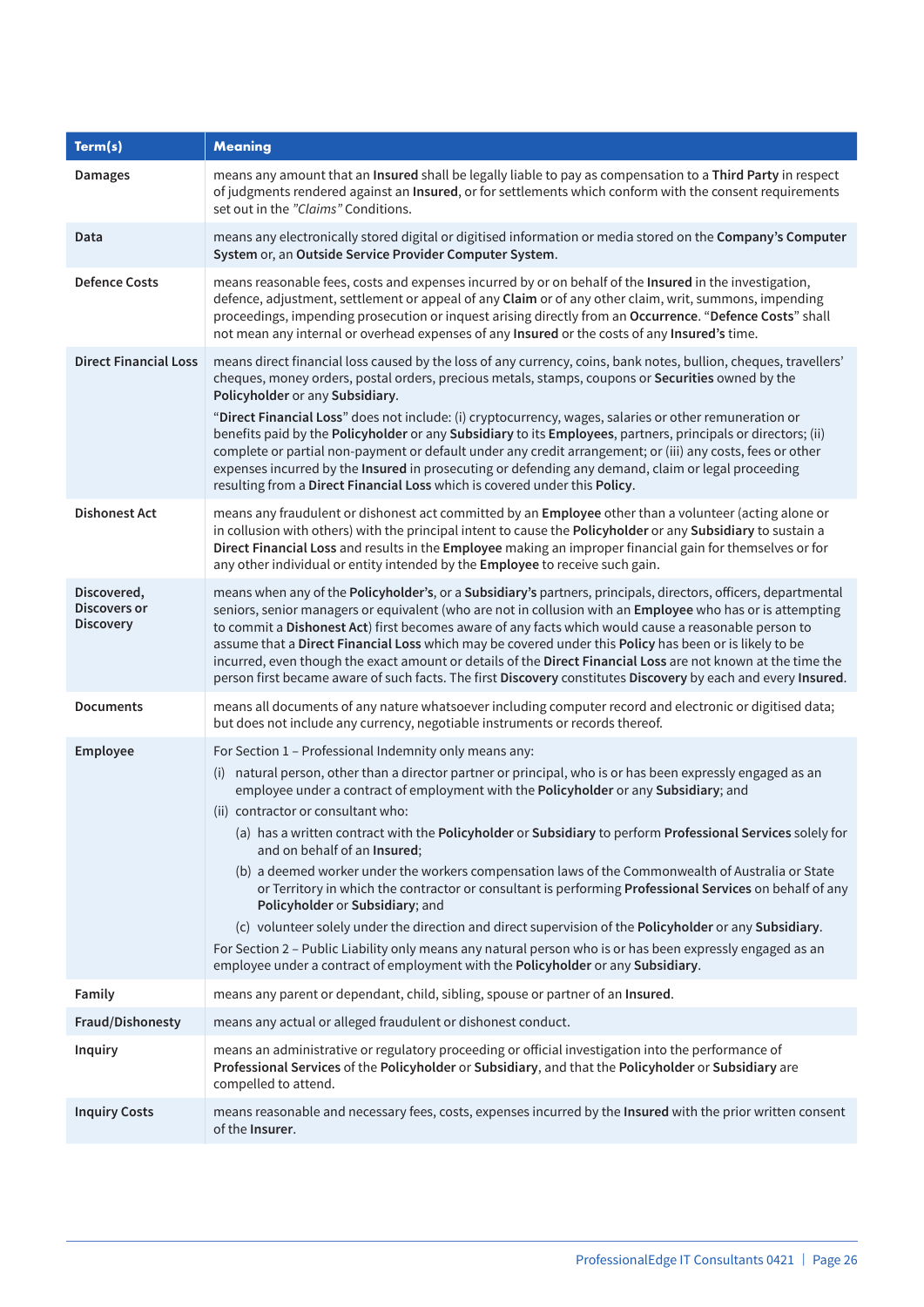| Term(s)                                    | <b>Meaning</b>                                                                                                                                                                                                                                                                                                                                                                                                                                                                                                                                                                                                                                                                                                      |
|--------------------------------------------|---------------------------------------------------------------------------------------------------------------------------------------------------------------------------------------------------------------------------------------------------------------------------------------------------------------------------------------------------------------------------------------------------------------------------------------------------------------------------------------------------------------------------------------------------------------------------------------------------------------------------------------------------------------------------------------------------------------------|
| Insured                                    | means:<br>(i) the Policyholder or any Subsidiary;<br>(ii) any natural person, who is or has been a principal, partner or director of the Policyholder or any<br>Subsidiary;<br>(iii) any Employee; and<br>(iv) any temporary contract labour, self-employed persons, labour-only subcontractors, solely under contract<br>with, and under the direction and direct supervision of the Policyholder or any Subsidiary;<br>but only when providing Professional Services in the foregoing capacities.<br>"Insured" also includes the lawful spouse or domestic partner in the event of death or incapacitation of an                                                                                                  |
| <b>Insured Products</b>                    | Insured or any estate, or legal representatives of any Insured described in (ii) and (iii) of this definition with<br>respect to the Insured's provision of Professional Services in any such capacity.<br>means anything, including any packaging or container thereof (after it has ceased to be in the possession<br>or control of the Insured) manufactured, grown, extracted, produced, processed, assembled, constructed,                                                                                                                                                                                                                                                                                     |
|                                            | erected, installed, repaired, serviced, treated, sold, supplied, resupplied or distributed by the Insured.                                                                                                                                                                                                                                                                                                                                                                                                                                                                                                                                                                                                          |
| <b>Insurer</b>                             | means AIG Australia Limited ABN 93 004 727 753, AFSL 381686, of Level 19, 2 Park Street, Sydney, NSW 2000.                                                                                                                                                                                                                                                                                                                                                                                                                                                                                                                                                                                                          |
| Intellectual<br><b>Property Rights</b>     | means:<br>(i) any intellectual property, licenses, copyright, trademark, service mark, registered designs, CAD drawings,<br>drawings, patents, pass off;<br>(ii) Trade Secrets; and<br>(iii) confidentiality,<br>of any Third Party.                                                                                                                                                                                                                                                                                                                                                                                                                                                                                |
| <b>Internet Operations</b>                 | means the following:<br>(i) use of electronic mail systems by the Insured's Employees, including part-time and temporary staff, and<br>others within the Insured's organisation;<br>(ii) access through the Insured's network to the world wide web or a public internet site by the Insured's<br>Employees, including part-time and temporary staff, and others within the Insured's organisation;<br>(iii) access to the Insured's intranet (meaning internal company information and computing resources) which<br>is made available through the world wide web for the Insured's customers or other outside the Insured's<br>organisation; and<br>(iv) the operation and maintenance of the Insured's web site. |
| <b>Limit of Liability</b>                  | means the amount specified as such in the Schedule.                                                                                                                                                                                                                                                                                                                                                                                                                                                                                                                                                                                                                                                                 |
| Misleading or<br><b>Deceptive Conduct</b>  | means any actual or alleged misleading or deceptive conduct at law or under the Competition and Consumer<br>Act 2010 (Cth), Corporations Act 2001 (Cth), Australian Securities and Investments Commission Act 2001 (Cth),<br>or any similar provisions in the States' Fair Trading Acts.                                                                                                                                                                                                                                                                                                                                                                                                                            |
| Money                                      | means any currency, coins, bank notes, bullion, cheques, travellers' cheques, money orders, postal orders,<br>precious metals, stamps, coupons or cryptocurrencies.                                                                                                                                                                                                                                                                                                                                                                                                                                                                                                                                                 |
| <b>Motor Vehicle</b>                       | means any type of machine on wheels or on caterpillar tracks made or intended to be propelled by means<br>other than manual or animal power.                                                                                                                                                                                                                                                                                                                                                                                                                                                                                                                                                                        |
| <b>Occurrence</b>                          | means an event, including continuous or repeated exposure to substantially the same general conditions,<br>which results in Personal Injury, or Property Damage neither expected not intended from the Insured's<br>standpoint.                                                                                                                                                                                                                                                                                                                                                                                                                                                                                     |
| Organisation                               | means any parent company or other entity which is or has been at any time directly or indirectly owned,<br>controlled or managed by any Insured.                                                                                                                                                                                                                                                                                                                                                                                                                                                                                                                                                                    |
| <b>Outside Service</b><br>Provider ('OSP') | an entity which is not owned, operated or controlled by the Company that the Company has appointed to<br>provide specified services (including webhosting, payment processing and IT security data collection, data<br>processing, delegation of data processing, storage of data and/or deletion or destruction of data) which<br>would otherwise be provided internally whether based on an express contractual agreement, but only to the<br>extent of the provision of such services.                                                                                                                                                                                                                           |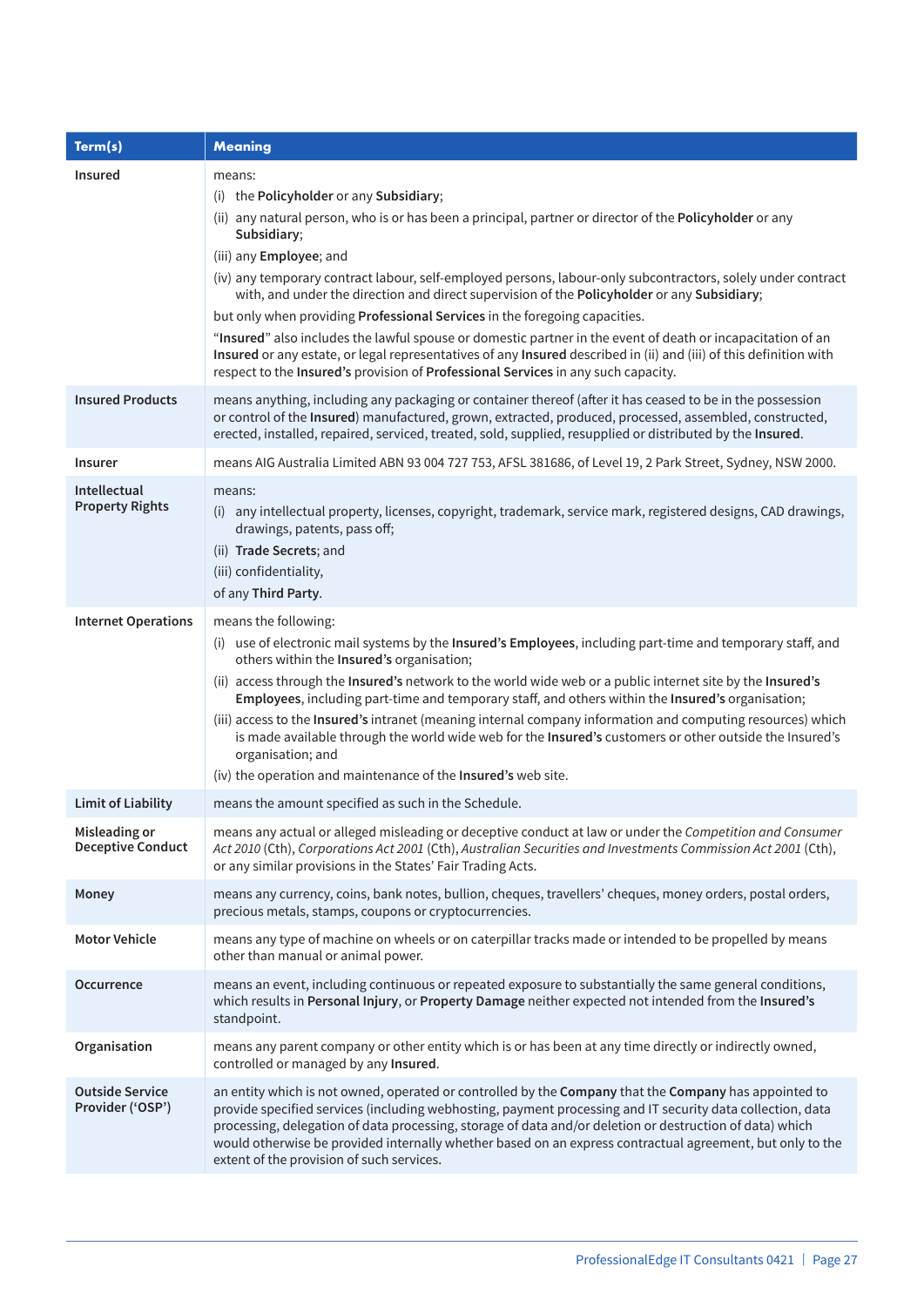| Term(s)                                       | <b>Meaning</b>                                                                                                                                                                                                                                                                                                                                                                                                                                                                                                                                                                                                  |
|-----------------------------------------------|-----------------------------------------------------------------------------------------------------------------------------------------------------------------------------------------------------------------------------------------------------------------------------------------------------------------------------------------------------------------------------------------------------------------------------------------------------------------------------------------------------------------------------------------------------------------------------------------------------------------|
| Personal Injury                               | means:<br>(i) Bodily Injury;<br>(ii) false arrest, false imprisonment, malicious prosecution and humiliation;<br>(iii) libel, slander, defamation of character;<br>(iv) wrongful entry or wrongful eviction or other invasion of the right of private occupancy;<br>(v) assault and battery not committed by or at the direction of the Insured unless committed for the purpose<br>of preventing or eliminating danger to persons or property,<br>which occurs during the Policy Period.                                                                                                                       |
| <b>Policy</b>                                 | means this document the Policy Schedule and any endorsement or notice we give you in writing.                                                                                                                                                                                                                                                                                                                                                                                                                                                                                                                   |
| <b>Policy Period</b>                          | means the period of time specified in the Schedule unless the Policy is cancelled in which event the Policy<br><b>Period</b> will end on the effective date of the cancellation.                                                                                                                                                                                                                                                                                                                                                                                                                                |
| Policyholder                                  | means the entity or natural person specified as such in the Schedule.                                                                                                                                                                                                                                                                                                                                                                                                                                                                                                                                           |
| <b>Pollutants</b>                             | means, but is not limited to, any solid, liquid, biological, radiological, gaseous or thermal irritant or<br>contaminant whether occurring naturally or otherwise, including asbestos, smoke, vapour, soot, fibres,<br>mould, spores, fungus, germs, fumes, acids, alkalis, nuclear or radioactive material of any sort, chemicals or<br>waste. "Waste" includes, but is not limited to, material to be recycled, reconditioned or reclaimed.                                                                                                                                                                   |
| Premium                                       | means the amount specified as such in the Schedule and any premium adjustment reflected in an<br>Endorsement to this Policy.                                                                                                                                                                                                                                                                                                                                                                                                                                                                                    |
| Professional<br><b>Services</b>               | means any:<br>information technology consultancy including:<br>computer, software and data services;<br>programming and network services;<br>$\bullet$<br>software design, support and development;<br>systems analysis, integration, maintenance & processing;<br>$\bullet$<br>project management;<br>$\bullet$<br>other, as advised to, and agreed in writing by, the Insurer.<br>$\bullet$                                                                                                                                                                                                                   |
| Proportionate<br><b>Liability Legislation</b> | means the following legislation, as amended from time to time: Civil Liability Act 2002 (NSW) Pt 4, Wrongs Act<br>1958 (Vic) Pt IVAA, Civil Liability Act 2002 (WA) Pt 1F, Civil Liability Act 2003 (Qld) Pt 2, Civil Law (Wrongs) Act 2002<br>(ACT) Ch 7A, Proportionate Liability Act 2005 (NT), Civil Liability Act 2002 (Tas) Part 9A, Law Reform (Contributory<br>Negligence and Apportionment of Liability) Act 2001 (SA) Pt 3, Competition and Consumer Act 2010 (Cth),<br>Development Act 1993 (SA) s72, Building Act 2004 (ACT) s141 and Building Act 2000 (Tas) s252, and any similar<br>legislation. |
| <b>Property Damage</b>                        | means<br>a) physical damage to or destruction of tangible property including the loss of use of that property thereof.<br>All such loss of use shall be deemed to happen at the time of the physical damage that caused it; or<br>b) loss of use of tangible property which has not been physically damaged or destroyed provided such loss<br>of use is caused by physical damage to or destruction of other tangible property which first happened during<br>the Policy Period.                                                                                                                               |
| <b>Public Key</b><br><b>Infrastructure</b>    | means the policies, methods, equipment and procedures including associated software, hardware and<br>firmware for establishing and managing a secure method for exchanging electronic information involving the<br>use of certification certificates, digital certificates, digital signatures, public and/or private keys.                                                                                                                                                                                                                                                                                     |
| Retention                                     | means the amount specified as such in the Schedule.                                                                                                                                                                                                                                                                                                                                                                                                                                                                                                                                                             |
| <b>Retroactive Date</b>                       | means the date specified as such in the Schedule.                                                                                                                                                                                                                                                                                                                                                                                                                                                                                                                                                               |
| <b>Run-Off Event</b>                          | means where the Policyholder:<br>ceases to exist, operate or provide Professional Services; or<br>(i)<br>(ii) consolidates with, merges into, or sells more than fifty percent (50%) of its assets or equity to, any other<br>person or group of persons acting in concert.                                                                                                                                                                                                                                                                                                                                     |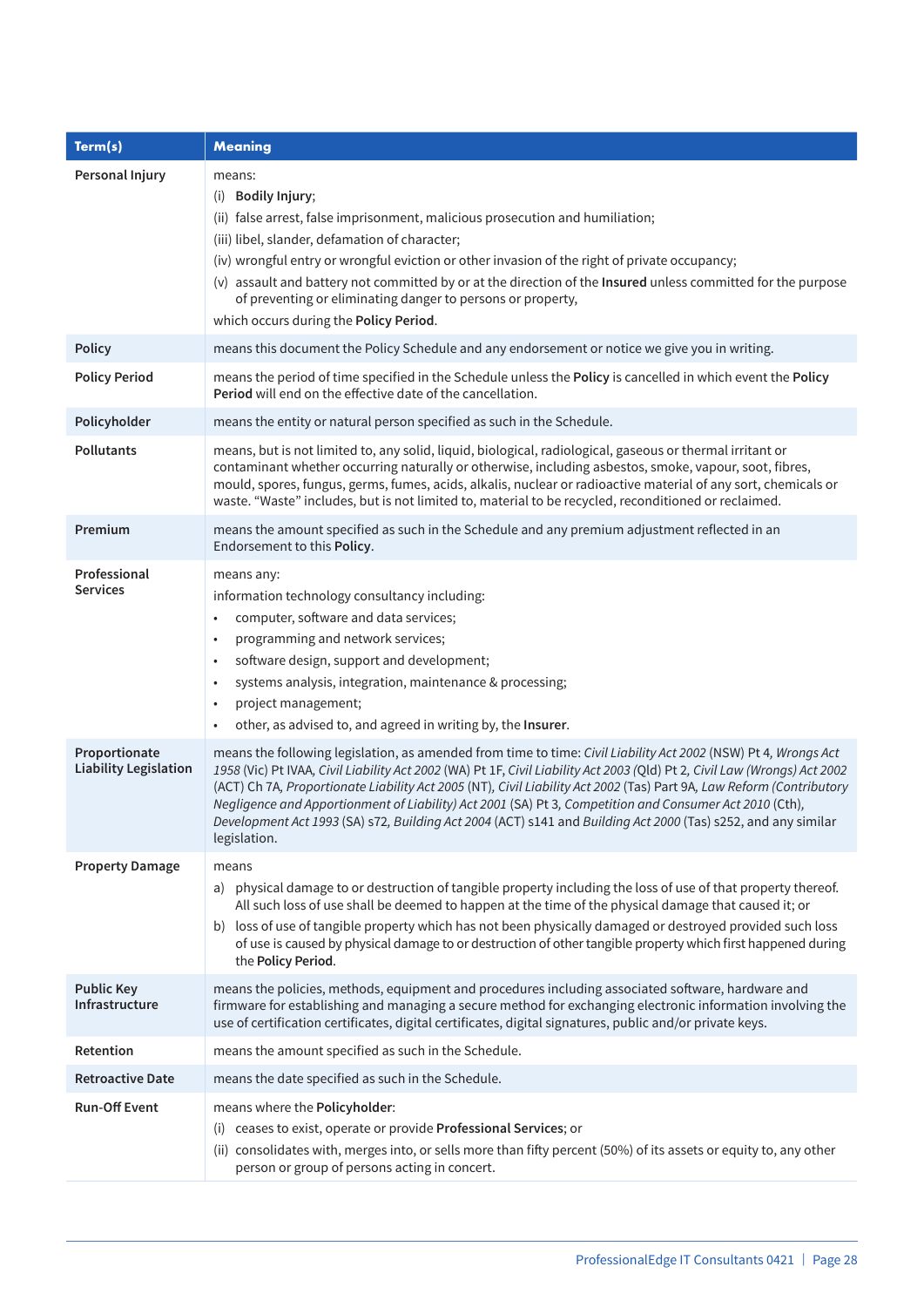| Term(s)              | <b>Meaning</b>                                                                                                                                                                                                                                                                                                                                                                                                                                                                                                                                                                                   |
|----------------------|--------------------------------------------------------------------------------------------------------------------------------------------------------------------------------------------------------------------------------------------------------------------------------------------------------------------------------------------------------------------------------------------------------------------------------------------------------------------------------------------------------------------------------------------------------------------------------------------------|
| <b>Securities</b>    | means any negotiable or non-negotiable instruments or contracts representing Money or other property<br>including but not limited to shares, preference shares, stocks, debentures, warrants, options, bonds,<br>promissory notes or other equity or debt security.                                                                                                                                                                                                                                                                                                                              |
| <b>Senior Lawyer</b> | means a senior lawyer to be mutually agreed upon by the Insurer and relevant Insured, or in the absence<br>of agreement, to be appointed by the nominee of the law society (or similar organisation) selected by the<br>Insurer.                                                                                                                                                                                                                                                                                                                                                                 |
| Subsidiary           | means companies in which the Policyholder either directly, or indirectly through one or more of its<br>Subsidiaries, currently or previously;<br>(i) controls the composition of the board of directors;<br>(ii) controls more than half of the voting power; or<br>(iii) holds more than half of the issued share capital.<br>For any Subsidiary or any Insured thereof, cover under this Policy shall only apply to a Claim or loss insured<br>by this Policy arising from the performance of Professional Services by such entity or company while it is a<br>Subsidiary of the Policyholder. |
| <b>Third Party</b>   | means any entity or natural person; provided, however, Third Party does not mean any:<br>(i) Insured; or<br>(ii) other entity or natural person having a direct or indirect financial interest or executive role in the<br>operation of the Policyholder or any Subsidiary.                                                                                                                                                                                                                                                                                                                      |
| <b>Tool of Trade</b> | means any Motor Vehicle which has a tool or plant forming part of or attached to or used in connection with<br>it while such tool or plant is engaged on a work site, but does not include:<br>(i) Motor Vehicles whilst in transit to or from any worksite; or<br>(ii) Motor Vehicles used for transport or haulage.                                                                                                                                                                                                                                                                            |
| <b>Trade Secret</b>  | means information that derives independent economic value, actual or potential, from not being generally<br>known and not being readily ascertainable through proper means by other persons.                                                                                                                                                                                                                                                                                                                                                                                                     |
| <b>Trust</b>         | means any entity or trustee or former trustee of a trust which is or has been at any time directly or indirectly<br>owned, controlled or managed by any:<br>(a) Insured;<br>(b) Family; or<br>(c) Organisation,<br>or of a trust where an Insured or any Family is a beneficiary or the appointor.                                                                                                                                                                                                                                                                                               |
| Watercraft           | means any vessel, craft or thing made or intended to float on or in or travel on or through or under water.                                                                                                                                                                                                                                                                                                                                                                                                                                                                                      |